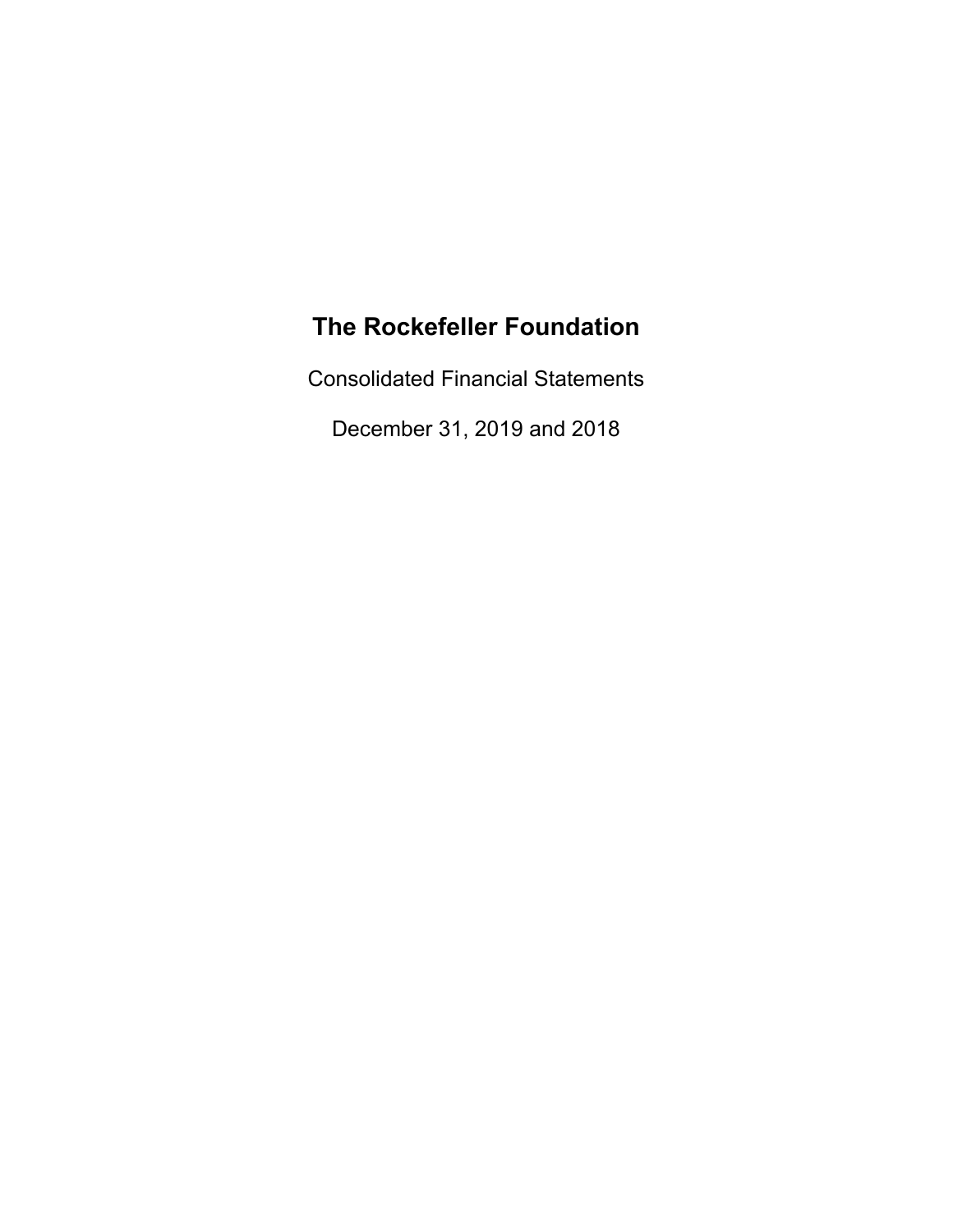

#### **Independent Auditors' Report**

# **Board of Trustees The Rockefeller Foundation**

We have audited the accompanying consolidated financial statements of The Rockefeller Foundation (the "Foundation"), which comprise the consolidated statements of financial position as of December 31, 2019 and 2018, and the related consolidated statements of activities, functional expenses and cash flows for the years then ended, and the related notes to the consolidated financial statements.

#### *Management's Responsibility for the Financial Statements*

Management is responsible for the preparation and fair presentation of these consolidated financial statements in accordance with accounting principles generally accepted in the United States of America; this includes the design, implementation, and maintenance of internal control relevant to the preparation and fair presentation of consolidated financial statements that are free from material misstatement, whether due to fraud or error.

#### *Auditors' Responsibility*

Our responsibility is to express an opinion on these consolidated financial statements based on our audits. We conducted our audits in accordance with auditing standards generally accepted in the United States of America. Those standards require that we plan and perform the audit to obtain reasonable assurance about whether the consolidated financial statements are free from material misstatement.

An audit involves performing procedures to obtain audit evidence about the amounts and disclosures in the consolidated financial statements. The procedures selected depend on the auditor's judgment, including the assessment of the risks of material misstatement of the consolidated financial statements, whether due to fraud or error. In making those risk assessments, the auditor considers internal control relevant to the entity's preparation and fair presentation of the consolidated financial statements in order to design audit procedures that are appropriate in the circumstances, but not for the purpose of expressing an opinion on the effectiveness of the entity's internal control. Accordingly, we express no such opinion. An audit also includes evaluating the appropriateness of accounting policies used and the reasonableness of significant accounting estimates made by management, as well as evaluating the overall presentation of the financial statements.

We believe that the audit evidence we have obtained is sufficient and appropriate to provide a basis for our audit opinion.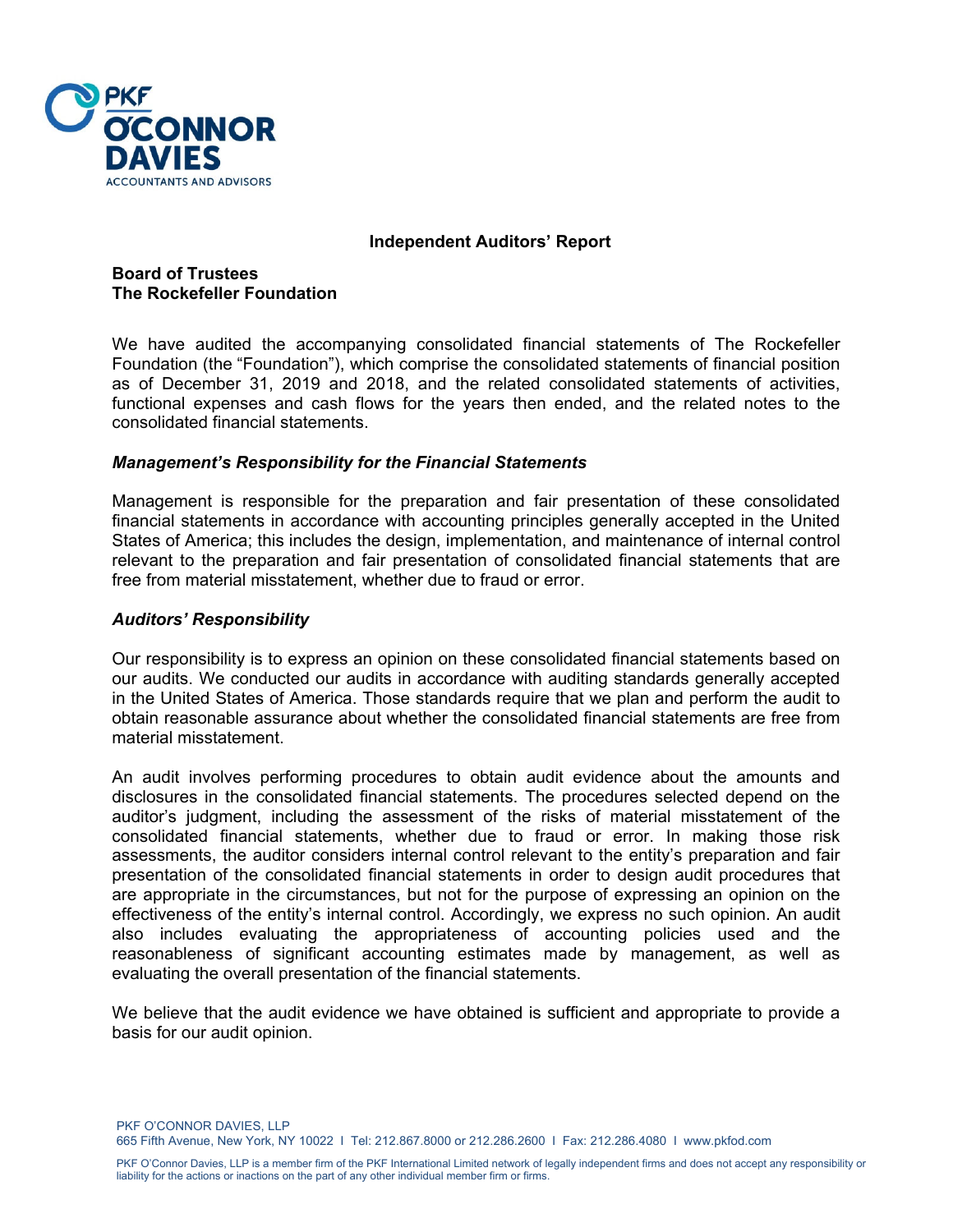**The Board of Trustees The Rockefeller Foundation**  Page 2

# *Opinion*

In our opinion, the consolidated financial statements referred to above present fairly, in all material respects, the financial position of The Rockefeller Foundation, as of December 31, 2019 and 2018, and the changes in their net assets and their cash flows for the years then ended in accordance with accounting principles generally accepted in the United States of America.

PKF O'Connor Davies, LLP

June 17, 2020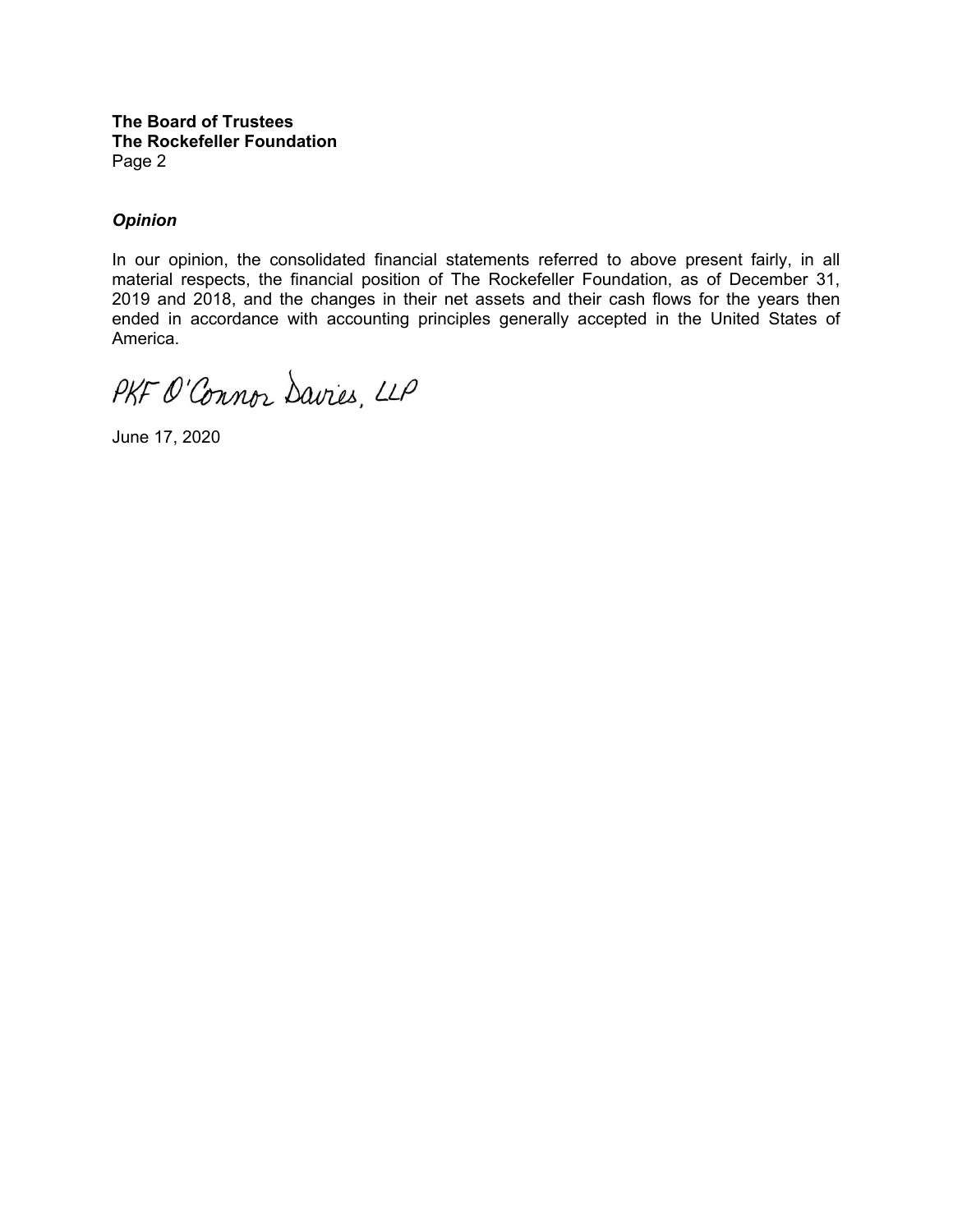# Consolidated Statements of Financial Position (Amounts in thousands)

|                                                         | December 31 |           |    |           |  |  |
|---------------------------------------------------------|-------------|-----------|----|-----------|--|--|
|                                                         |             | 2019      |    | 2018      |  |  |
| <b>ASSETS</b>                                           |             |           |    |           |  |  |
| Cash and cash equivalents                               | \$          | 33,978    | \$ | 14,244    |  |  |
| Redemptions, dividends, interest, and other receivables |             | 594       |    | 499       |  |  |
| Prepaid Federal excise and unrelated                    |             |           |    |           |  |  |
| business income taxes                                   |             | 1,225     |    | 2,372     |  |  |
| Investments                                             |             | 4,823,948 |    | 4,362,636 |  |  |
| Program related investments                             |             | 35,077    |    | 32,382    |  |  |
| Property, furniture, fixtures and equipment, net        |             | 9,468     |    | 9,462     |  |  |
| Prepaid pension cost                                    |             | 25,616    |    | 22,184    |  |  |
| <b>Total Assets</b>                                     |             | 4,929,906 |    | 4,443,779 |  |  |
| <b>LIABILITIES AND NET ASSETS</b>                       |             |           |    |           |  |  |
| Liabilities                                             |             |           |    |           |  |  |
| Accounts payable and accrued expenses                   | \$          | 9,558     | \$ | 8,006     |  |  |
| Grants payable                                          |             | 72,837    |    | 68,333    |  |  |
| Term loan payable                                       |             | 6,690     |    | 8,269     |  |  |
| Deferred federal excise tax                             |             | 24,109    |    | 16,294    |  |  |
| Postretirement benefit obligation                       |             | 21,174    |    | 21,404    |  |  |
| <b>Total Liabilities</b>                                |             | 134,368   |    | 122,306   |  |  |
| Net assets without donor restrictions                   |             | 4,795,538 |    | 4,321,473 |  |  |
| <b>Total Liabilities and Net Assets</b>                 |             | 4,929,906 |    | 4,443,779 |  |  |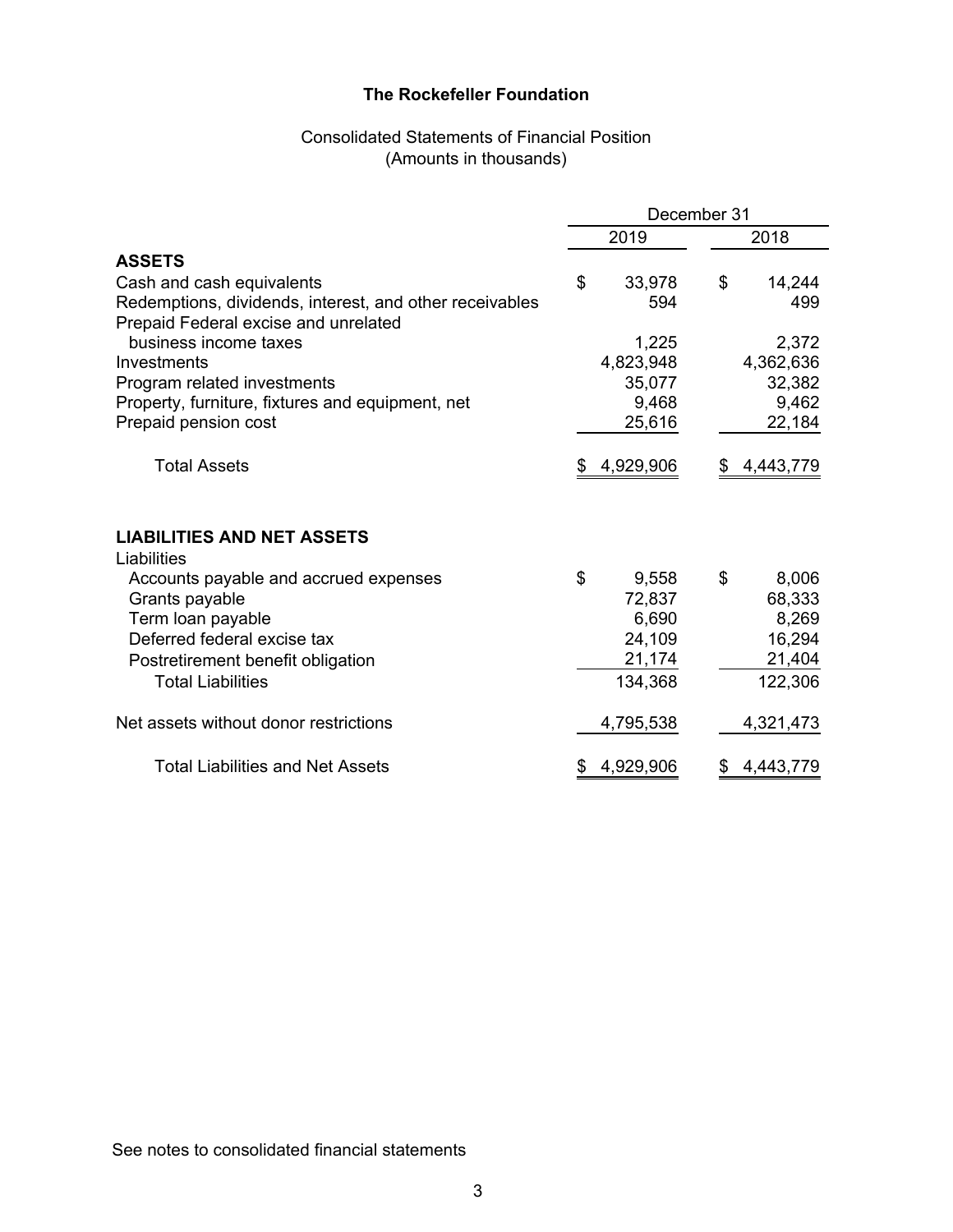# Consolidated Statements of Activities (Amounts in thousands)

|                                                                   | <b>Year Ended</b> |             |    |            |  |  |  |
|-------------------------------------------------------------------|-------------------|-------------|----|------------|--|--|--|
|                                                                   |                   | December 31 |    |            |  |  |  |
|                                                                   |                   | 2019        |    | 2018       |  |  |  |
| <b>INVESTMENT RETURN</b>                                          |                   |             |    |            |  |  |  |
| Net realized gain on investments                                  | \$                | 316,489     | \$ | 408,972    |  |  |  |
| Unrealized appreciation (depreciation)                            |                   | 390,815     |    | (257, 463) |  |  |  |
| Dividend and interest income                                      |                   | 19,803      |    | 19,878     |  |  |  |
| Other investment gains                                            |                   | 729         |    | 81         |  |  |  |
|                                                                   |                   | 727,836     |    | 171,468    |  |  |  |
| Less direct investment expenses                                   |                   | (15, 588)   |    | (11,614)   |  |  |  |
| <b>Net Investment Return</b>                                      |                   | 712,248     |    | 159,854    |  |  |  |
|                                                                   |                   |             |    |            |  |  |  |
| <b>EXPENSES</b>                                                   |                   |             |    |            |  |  |  |
| Grants and direct charitable activities                           |                   | 150,463     |    | 101,201    |  |  |  |
| Program costs                                                     |                   | 51,291      |    | 30,280     |  |  |  |
| Operations and governance                                         |                   | 30,767      |    | 23,212     |  |  |  |
| Federal excise and other taxes                                    |                   | 9,011       |    | 2,125      |  |  |  |
| <b>Total Expenses</b>                                             |                   | 241,532     |    | 156,818    |  |  |  |
| Change in Net Assets Before Pension and                           |                   |             |    |            |  |  |  |
| <b>Postretirement Benefit Liability Adjustments</b>               |                   | 470,716     |    | 3,036      |  |  |  |
|                                                                   |                   |             |    |            |  |  |  |
| Pension and postretirement benefit liability adjustments          |                   | 3,349       |    | 208        |  |  |  |
| <b>Change in Net Assets</b>                                       |                   | 474,065     |    | 3,244      |  |  |  |
|                                                                   |                   |             |    |            |  |  |  |
| <b>NET ASSETS WITHOUT DONOR RESTRICTIONS</b><br>Beginning of year |                   | 4,321,473   |    | 4,318,229  |  |  |  |
|                                                                   |                   |             |    |            |  |  |  |
| End of year                                                       | \$                | 4,795,538   | \$ | 4,321,473  |  |  |  |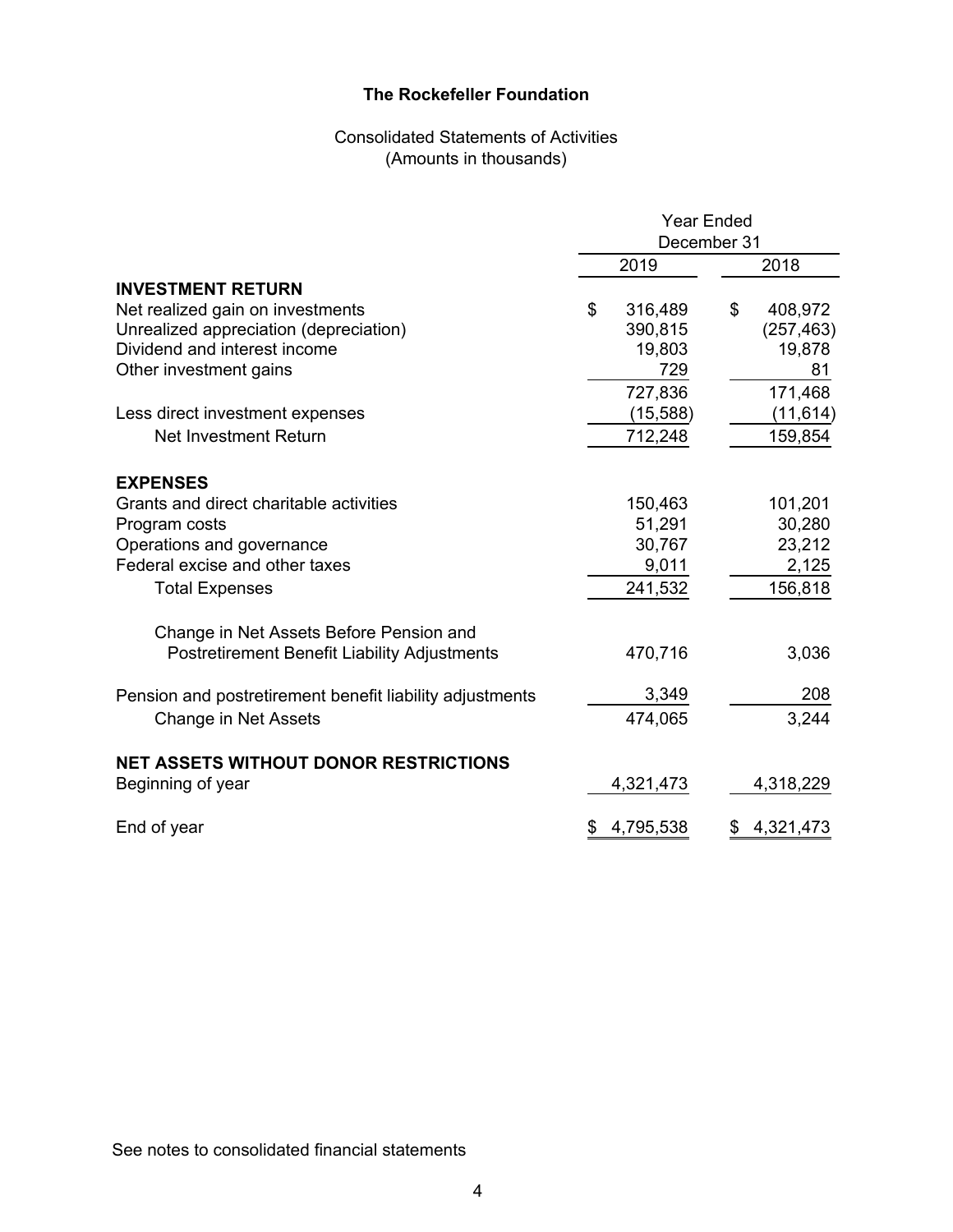# Consolidated Statement of Functional Expenses For The Year Ended December 31, 2019 (Amounts in thousands)

|                                                         | Program Services |                              |    |         |    |                | <b>Supporting Services</b> |                          |         |       |          |                          |       |         |
|---------------------------------------------------------|------------------|------------------------------|----|---------|----|----------------|----------------------------|--------------------------|---------|-------|----------|--------------------------|-------|---------|
|                                                         |                  | <b>Grants and Direct</b>     |    | Program |    | Operations and |                            |                          |         |       |          |                          | 2019  |         |
|                                                         |                  | <b>Charitable Activities</b> |    | Costs   |    | Subtotal       |                            | Governance               |         | Taxes | Subtotal |                          | Total |         |
| Grants                                                  | \$               | 150,463                      | \$ |         | \$ | 150,463        | \$.                        |                          | \$      | -     | S        | $\overline{\phantom{0}}$ | \$.   | 150,463 |
| Salaries and benefits                                   |                  | $\blacksquare$               |    | 22,806  |    | 22,806         |                            | 12,448                   |         |       |          | 12,448                   |       | 35,254  |
| Legal fees                                              |                  |                              |    | 872     |    | 872            |                            | 4,737                    |         |       |          | 4,737                    |       | 5,609   |
| Accounting fees                                         |                  |                              |    | 8       |    | 8              |                            | 119                      |         |       |          | 119                      |       | 127     |
| Other professional fees                                 |                  |                              |    | 22,191  |    | 22,191         |                            | 4,034                    |         |       |          | 4,034                    |       | 26,225  |
| Interest                                                |                  |                              |    |         |    |                |                            | 423                      |         |       |          | 423                      |       | 423     |
| Depreciation and depletion                              |                  |                              |    | 62      |    | 62             |                            | 2,276                    |         |       |          | 2,276                    |       | 2,338   |
| Occupancy                                               |                  |                              |    | 476     |    | 476            |                            | 1,792                    |         |       |          | 1,792                    |       | 2,268   |
| Travel, conferences, and meetings                       |                  | $\blacksquare$               |    | 3,693   |    | 3,693          |                            | 823                      |         |       |          | 823                      |       | 4,516   |
| Printing and publications                               |                  |                              |    | 171     |    | 171            |                            | 28                       |         |       |          | 28                       |       | 199     |
| Net periodic benefit (credit), other than service costs |                  |                              |    |         |    |                |                            | (286)                    |         |       |          | (286)                    |       | (286)   |
| Federal excise and other taxes                          |                  |                              |    |         |    |                |                            | $\overline{\phantom{a}}$ | 1,196   |       |          | 1,196                    |       | 1,196   |
| Federal deferred excise tax                             |                  |                              |    |         |    |                |                            |                          | 7,815   |       |          | 7,815                    |       | 7,815   |
| Other expenses                                          |                  |                              |    | 1,012   |    | 1,012          |                            | 4,373                    |         |       |          | 4,373                    |       | 5,385   |
|                                                         |                  | 150,463                      |    | 51,291  |    | 201,754        |                            | 30,767                   | \$9,011 |       |          | 39,778                   |       | 241,532 |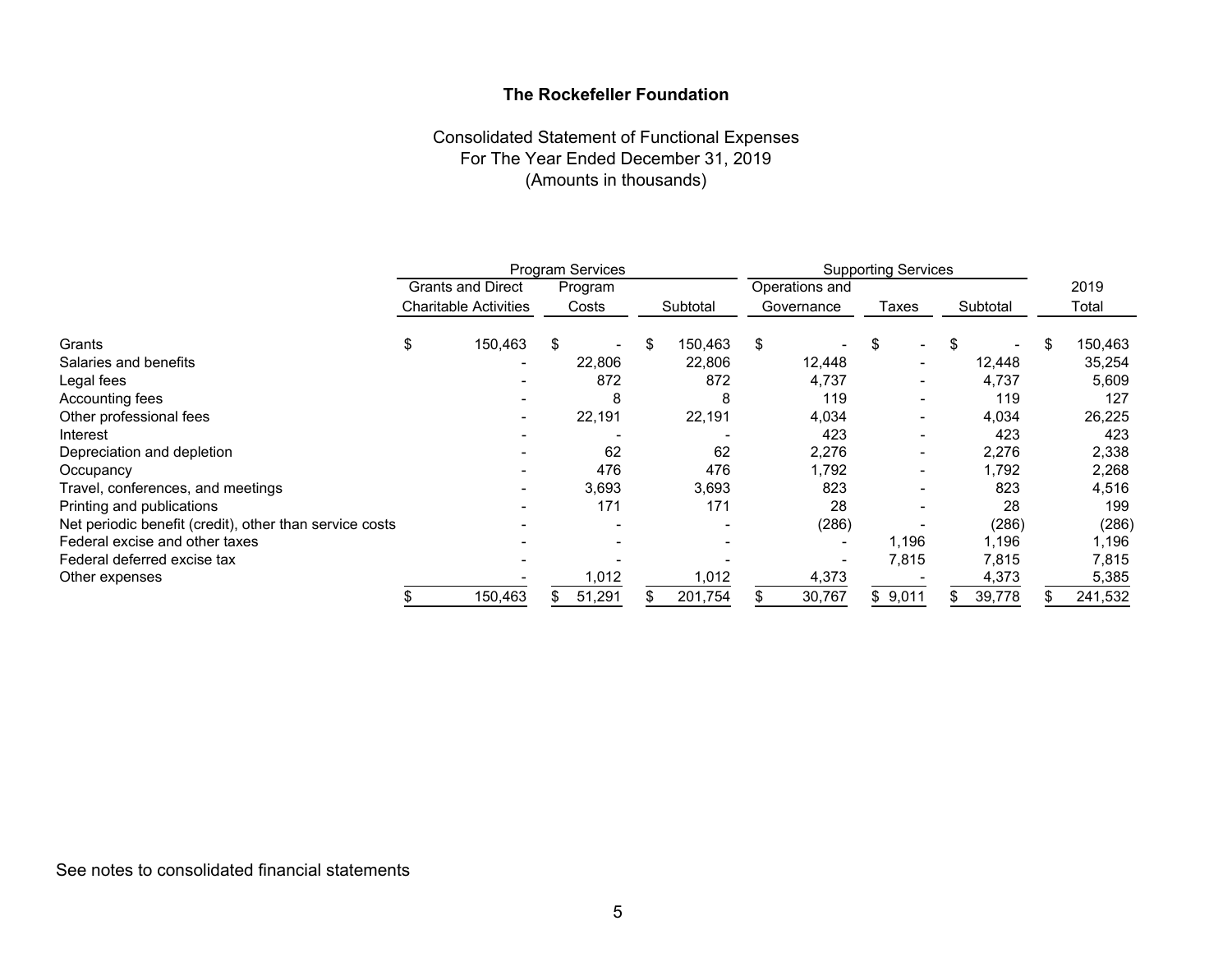# Consolidated Statement of Functional Expenses For The Year Ended December 31, 2018 (Amounts in thousands)

|                                                         | Program Services |                              |    |         |    |                | <b>Supporting Services</b> |                          |                                |    |          |               |
|---------------------------------------------------------|------------------|------------------------------|----|---------|----|----------------|----------------------------|--------------------------|--------------------------------|----|----------|---------------|
|                                                         |                  | <b>Grants and Direct</b>     |    | Program |    | Operations and |                            |                          |                                |    | 2018     |               |
|                                                         |                  | <b>Charitable Activities</b> |    | Costs   |    | Subtotal       |                            | Governance               | Taxes                          |    | Subtotal | Total         |
| Grants                                                  | \$               | 101,201                      | \$ |         | \$ | 101,201        | \$                         |                          | \$<br>$\overline{\phantom{0}}$ | \$ |          | \$<br>101,201 |
| Salaries and benefits                                   |                  | $\blacksquare$               |    | 17,495  |    | 17,495         |                            | 9,447                    |                                |    | 9,447    | 26,942        |
| Legal fees                                              |                  |                              |    | 671     |    | 671            |                            | 2,661                    |                                |    | 2,661    | 3,332         |
| Accounting fees                                         |                  |                              |    |         |    |                |                            | 140                      |                                |    | 140      | 140           |
| Other professional fees                                 |                  |                              |    | 8,935   |    | 8,935          |                            | 4,160                    |                                |    | 4,160    | 13,095        |
| Interest                                                |                  |                              |    |         |    |                |                            | 218                      |                                |    | 218      | 218           |
| Depreciation and depletion                              |                  |                              |    | 18      |    | 18             |                            | 2,382                    |                                |    | 2,382    | 2,400         |
| Occupancy                                               |                  |                              |    | 522     |    | 522            |                            | 2,034                    |                                |    | 2,034    | 2,556         |
| Travel, conferences, and meetings                       |                  |                              |    | 2,263   |    | 2,263          |                            | 664                      |                                |    | 664      | 2,927         |
| Printing and publications                               |                  |                              |    | 117     |    | 117            |                            | 20                       |                                |    | 20       | 137           |
| Net periodic benefit (credit), other than service costs |                  |                              |    |         |    |                |                            | (909)                    |                                |    | (909)    | (909)         |
| Federal excise and other taxes                          |                  |                              |    |         |    |                |                            | $\overline{\phantom{a}}$ | 7,270                          |    | 7,270    | 7,270         |
| Federal deferred excise tax (benefit)                   |                  |                              |    |         |    |                |                            |                          | (5, 145)                       |    | (5, 145) | (5, 145)      |
| Other expenses                                          |                  |                              |    | 259     |    | 259            |                            | 2,395                    |                                |    | 2,395    | 2,654         |
|                                                         |                  | 101,201                      |    | 30,280  | S. | 131,481        |                            | 23,212                   | \$2,125                        |    | 25,337   | 156,818       |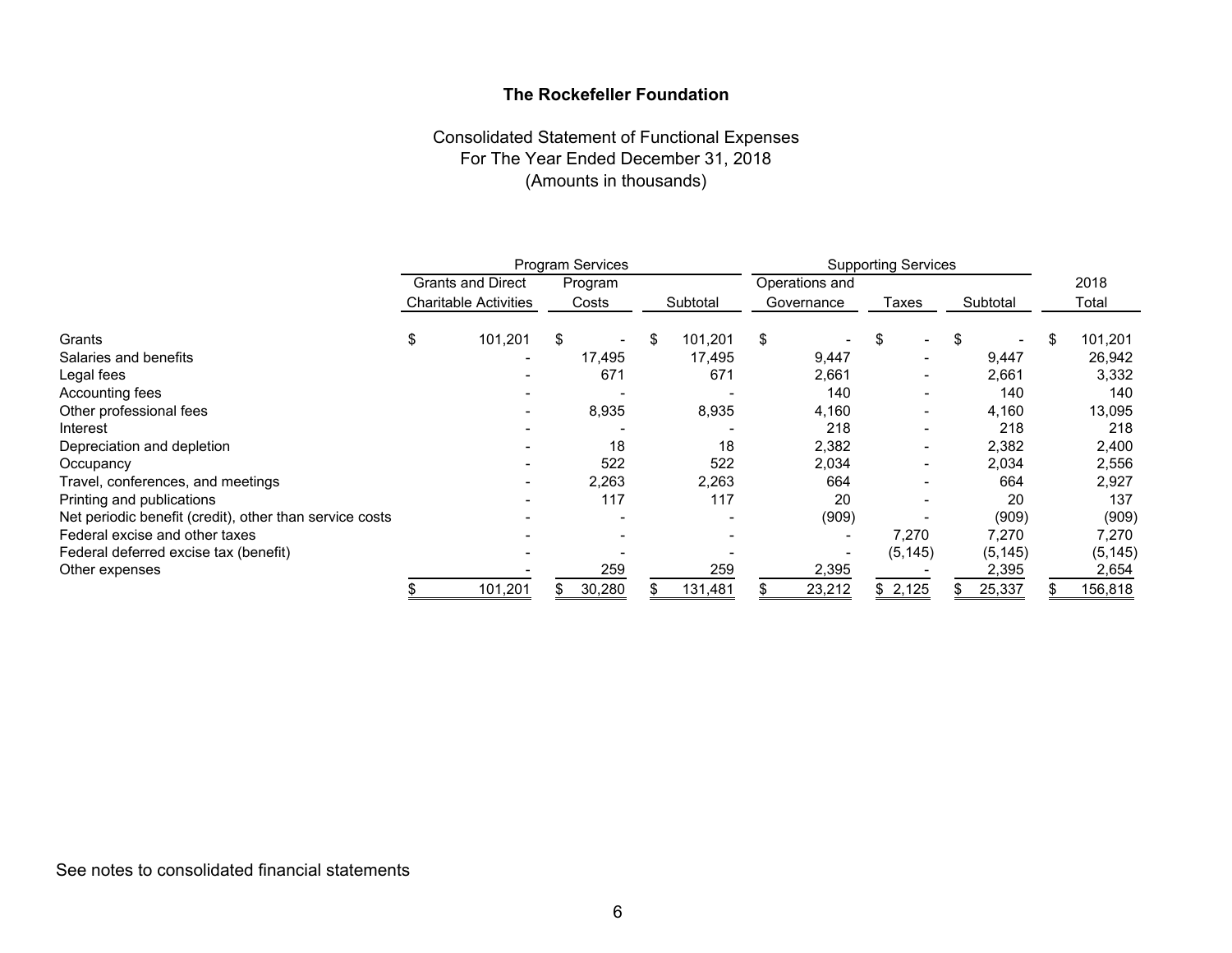# Consolidated Statements of Cash Flows (Amounts in thousands)

| December 31<br>2019<br>2018<br>474,065<br>\$<br>3,244<br>\$<br>net cash from operating activities<br>Pension and postretirement benefit adjustments<br>(3, 349)<br>(208)<br>Depreciation and amortization<br>2,567<br>2,605<br>Deferred federal excise taxes (benefit)<br>7,815<br>(5, 145)<br>(390, 815)<br>Net unrealized (appreciation) depreciation on investments<br>257,463<br>Net realized gain on investments<br>(316, 489)<br>(408, 972)<br>Change in fair value of interest rate swap<br>151<br>(81)<br>Changes in operating assets and liabilities<br>Redemptions, dividends, interest, and other receivables<br>(95)<br>(95)<br>Prepaid Federal excise and unrelated<br>business income taxes<br>1,147<br>669<br>(380)<br>Prepaid pension cost<br>(83)<br>Postretirement benefit obligation<br>(230)<br>(564)<br>Accounts payable and accrued expenses<br>1,552<br>(221)<br>144,613<br>Grants approved, net<br>95,968<br>(140, 109)<br>(157,549)<br>Grants paid<br>(219, 260)<br>(213, 266)<br>Net Cash from Operating Activities<br>1,259,670<br>1,124,946<br>(1,016,373)<br>(907, 659)<br>(1,233)<br>(2,573)<br>Purchase of furniture, fixtures and equipment<br>Net Cash from Investing Activities<br>240,724<br>216,054<br><b>CASH FLOWS FROM FINANCING ACTIVITIES</b><br>(1,731)<br>(1,730)<br>Repayment of term loan payable<br>Net Cash from Financing Activities<br>(1,731)<br>(1,730<br>Net Change in Cash and Cash Equivalents<br>19,734<br>1,057<br>Beginning of year<br>14,244<br>13,187<br>\$<br>33,978<br>14,244<br>\$ |                                                  |  | <b>Year Ended</b> |  |  |  |  |
|--------------------------------------------------------------------------------------------------------------------------------------------------------------------------------------------------------------------------------------------------------------------------------------------------------------------------------------------------------------------------------------------------------------------------------------------------------------------------------------------------------------------------------------------------------------------------------------------------------------------------------------------------------------------------------------------------------------------------------------------------------------------------------------------------------------------------------------------------------------------------------------------------------------------------------------------------------------------------------------------------------------------------------------------------------------------------------------------------------------------------------------------------------------------------------------------------------------------------------------------------------------------------------------------------------------------------------------------------------------------------------------------------------------------------------------------------------------------------------------------------------------------------------------------------|--------------------------------------------------|--|-------------------|--|--|--|--|
|                                                                                                                                                                                                                                                                                                                                                                                                                                                                                                                                                                                                                                                                                                                                                                                                                                                                                                                                                                                                                                                                                                                                                                                                                                                                                                                                                                                                                                                                                                                                                  |                                                  |  |                   |  |  |  |  |
|                                                                                                                                                                                                                                                                                                                                                                                                                                                                                                                                                                                                                                                                                                                                                                                                                                                                                                                                                                                                                                                                                                                                                                                                                                                                                                                                                                                                                                                                                                                                                  |                                                  |  |                   |  |  |  |  |
|                                                                                                                                                                                                                                                                                                                                                                                                                                                                                                                                                                                                                                                                                                                                                                                                                                                                                                                                                                                                                                                                                                                                                                                                                                                                                                                                                                                                                                                                                                                                                  | <b>CASH FLOWS FROM OPERATING ACTIVITIES</b>      |  |                   |  |  |  |  |
|                                                                                                                                                                                                                                                                                                                                                                                                                                                                                                                                                                                                                                                                                                                                                                                                                                                                                                                                                                                                                                                                                                                                                                                                                                                                                                                                                                                                                                                                                                                                                  | Change in net assets                             |  |                   |  |  |  |  |
|                                                                                                                                                                                                                                                                                                                                                                                                                                                                                                                                                                                                                                                                                                                                                                                                                                                                                                                                                                                                                                                                                                                                                                                                                                                                                                                                                                                                                                                                                                                                                  | Adjustments to reconcile change in net assets to |  |                   |  |  |  |  |
|                                                                                                                                                                                                                                                                                                                                                                                                                                                                                                                                                                                                                                                                                                                                                                                                                                                                                                                                                                                                                                                                                                                                                                                                                                                                                                                                                                                                                                                                                                                                                  |                                                  |  |                   |  |  |  |  |
|                                                                                                                                                                                                                                                                                                                                                                                                                                                                                                                                                                                                                                                                                                                                                                                                                                                                                                                                                                                                                                                                                                                                                                                                                                                                                                                                                                                                                                                                                                                                                  |                                                  |  |                   |  |  |  |  |
|                                                                                                                                                                                                                                                                                                                                                                                                                                                                                                                                                                                                                                                                                                                                                                                                                                                                                                                                                                                                                                                                                                                                                                                                                                                                                                                                                                                                                                                                                                                                                  |                                                  |  |                   |  |  |  |  |
|                                                                                                                                                                                                                                                                                                                                                                                                                                                                                                                                                                                                                                                                                                                                                                                                                                                                                                                                                                                                                                                                                                                                                                                                                                                                                                                                                                                                                                                                                                                                                  |                                                  |  |                   |  |  |  |  |
|                                                                                                                                                                                                                                                                                                                                                                                                                                                                                                                                                                                                                                                                                                                                                                                                                                                                                                                                                                                                                                                                                                                                                                                                                                                                                                                                                                                                                                                                                                                                                  |                                                  |  |                   |  |  |  |  |
|                                                                                                                                                                                                                                                                                                                                                                                                                                                                                                                                                                                                                                                                                                                                                                                                                                                                                                                                                                                                                                                                                                                                                                                                                                                                                                                                                                                                                                                                                                                                                  |                                                  |  |                   |  |  |  |  |
|                                                                                                                                                                                                                                                                                                                                                                                                                                                                                                                                                                                                                                                                                                                                                                                                                                                                                                                                                                                                                                                                                                                                                                                                                                                                                                                                                                                                                                                                                                                                                  |                                                  |  |                   |  |  |  |  |
|                                                                                                                                                                                                                                                                                                                                                                                                                                                                                                                                                                                                                                                                                                                                                                                                                                                                                                                                                                                                                                                                                                                                                                                                                                                                                                                                                                                                                                                                                                                                                  |                                                  |  |                   |  |  |  |  |
|                                                                                                                                                                                                                                                                                                                                                                                                                                                                                                                                                                                                                                                                                                                                                                                                                                                                                                                                                                                                                                                                                                                                                                                                                                                                                                                                                                                                                                                                                                                                                  |                                                  |  |                   |  |  |  |  |
|                                                                                                                                                                                                                                                                                                                                                                                                                                                                                                                                                                                                                                                                                                                                                                                                                                                                                                                                                                                                                                                                                                                                                                                                                                                                                                                                                                                                                                                                                                                                                  |                                                  |  |                   |  |  |  |  |
|                                                                                                                                                                                                                                                                                                                                                                                                                                                                                                                                                                                                                                                                                                                                                                                                                                                                                                                                                                                                                                                                                                                                                                                                                                                                                                                                                                                                                                                                                                                                                  |                                                  |  |                   |  |  |  |  |
|                                                                                                                                                                                                                                                                                                                                                                                                                                                                                                                                                                                                                                                                                                                                                                                                                                                                                                                                                                                                                                                                                                                                                                                                                                                                                                                                                                                                                                                                                                                                                  |                                                  |  |                   |  |  |  |  |
|                                                                                                                                                                                                                                                                                                                                                                                                                                                                                                                                                                                                                                                                                                                                                                                                                                                                                                                                                                                                                                                                                                                                                                                                                                                                                                                                                                                                                                                                                                                                                  |                                                  |  |                   |  |  |  |  |
|                                                                                                                                                                                                                                                                                                                                                                                                                                                                                                                                                                                                                                                                                                                                                                                                                                                                                                                                                                                                                                                                                                                                                                                                                                                                                                                                                                                                                                                                                                                                                  |                                                  |  |                   |  |  |  |  |
|                                                                                                                                                                                                                                                                                                                                                                                                                                                                                                                                                                                                                                                                                                                                                                                                                                                                                                                                                                                                                                                                                                                                                                                                                                                                                                                                                                                                                                                                                                                                                  |                                                  |  |                   |  |  |  |  |
|                                                                                                                                                                                                                                                                                                                                                                                                                                                                                                                                                                                                                                                                                                                                                                                                                                                                                                                                                                                                                                                                                                                                                                                                                                                                                                                                                                                                                                                                                                                                                  |                                                  |  |                   |  |  |  |  |
|                                                                                                                                                                                                                                                                                                                                                                                                                                                                                                                                                                                                                                                                                                                                                                                                                                                                                                                                                                                                                                                                                                                                                                                                                                                                                                                                                                                                                                                                                                                                                  |                                                  |  |                   |  |  |  |  |
|                                                                                                                                                                                                                                                                                                                                                                                                                                                                                                                                                                                                                                                                                                                                                                                                                                                                                                                                                                                                                                                                                                                                                                                                                                                                                                                                                                                                                                                                                                                                                  | <b>CASH FLOWS FROM INVESTING ACTIVITIES</b>      |  |                   |  |  |  |  |
|                                                                                                                                                                                                                                                                                                                                                                                                                                                                                                                                                                                                                                                                                                                                                                                                                                                                                                                                                                                                                                                                                                                                                                                                                                                                                                                                                                                                                                                                                                                                                  | Proceeds from sale of investments                |  |                   |  |  |  |  |
|                                                                                                                                                                                                                                                                                                                                                                                                                                                                                                                                                                                                                                                                                                                                                                                                                                                                                                                                                                                                                                                                                                                                                                                                                                                                                                                                                                                                                                                                                                                                                  | Purchase of investments                          |  |                   |  |  |  |  |
|                                                                                                                                                                                                                                                                                                                                                                                                                                                                                                                                                                                                                                                                                                                                                                                                                                                                                                                                                                                                                                                                                                                                                                                                                                                                                                                                                                                                                                                                                                                                                  |                                                  |  |                   |  |  |  |  |
|                                                                                                                                                                                                                                                                                                                                                                                                                                                                                                                                                                                                                                                                                                                                                                                                                                                                                                                                                                                                                                                                                                                                                                                                                                                                                                                                                                                                                                                                                                                                                  |                                                  |  |                   |  |  |  |  |
|                                                                                                                                                                                                                                                                                                                                                                                                                                                                                                                                                                                                                                                                                                                                                                                                                                                                                                                                                                                                                                                                                                                                                                                                                                                                                                                                                                                                                                                                                                                                                  |                                                  |  |                   |  |  |  |  |
|                                                                                                                                                                                                                                                                                                                                                                                                                                                                                                                                                                                                                                                                                                                                                                                                                                                                                                                                                                                                                                                                                                                                                                                                                                                                                                                                                                                                                                                                                                                                                  |                                                  |  |                   |  |  |  |  |
|                                                                                                                                                                                                                                                                                                                                                                                                                                                                                                                                                                                                                                                                                                                                                                                                                                                                                                                                                                                                                                                                                                                                                                                                                                                                                                                                                                                                                                                                                                                                                  |                                                  |  |                   |  |  |  |  |
|                                                                                                                                                                                                                                                                                                                                                                                                                                                                                                                                                                                                                                                                                                                                                                                                                                                                                                                                                                                                                                                                                                                                                                                                                                                                                                                                                                                                                                                                                                                                                  |                                                  |  |                   |  |  |  |  |
|                                                                                                                                                                                                                                                                                                                                                                                                                                                                                                                                                                                                                                                                                                                                                                                                                                                                                                                                                                                                                                                                                                                                                                                                                                                                                                                                                                                                                                                                                                                                                  |                                                  |  |                   |  |  |  |  |
|                                                                                                                                                                                                                                                                                                                                                                                                                                                                                                                                                                                                                                                                                                                                                                                                                                                                                                                                                                                                                                                                                                                                                                                                                                                                                                                                                                                                                                                                                                                                                  | <b>CASH AND CASH EQUIVALENTS</b>                 |  |                   |  |  |  |  |
|                                                                                                                                                                                                                                                                                                                                                                                                                                                                                                                                                                                                                                                                                                                                                                                                                                                                                                                                                                                                                                                                                                                                                                                                                                                                                                                                                                                                                                                                                                                                                  |                                                  |  |                   |  |  |  |  |
|                                                                                                                                                                                                                                                                                                                                                                                                                                                                                                                                                                                                                                                                                                                                                                                                                                                                                                                                                                                                                                                                                                                                                                                                                                                                                                                                                                                                                                                                                                                                                  | End of year                                      |  |                   |  |  |  |  |
|                                                                                                                                                                                                                                                                                                                                                                                                                                                                                                                                                                                                                                                                                                                                                                                                                                                                                                                                                                                                                                                                                                                                                                                                                                                                                                                                                                                                                                                                                                                                                  | SUPPLEMENTAL CASH FLOW INFORMATION               |  |                   |  |  |  |  |
| \$<br>333<br>271<br>\$                                                                                                                                                                                                                                                                                                                                                                                                                                                                                                                                                                                                                                                                                                                                                                                                                                                                                                                                                                                                                                                                                                                                                                                                                                                                                                                                                                                                                                                                                                                           | Cash paid for term loan interest                 |  |                   |  |  |  |  |
|                                                                                                                                                                                                                                                                                                                                                                                                                                                                                                                                                                                                                                                                                                                                                                                                                                                                                                                                                                                                                                                                                                                                                                                                                                                                                                                                                                                                                                                                                                                                                  | Federal excise and Federal unrelated business    |  |                   |  |  |  |  |
| income taxes paid<br>5,032<br>6,515                                                                                                                                                                                                                                                                                                                                                                                                                                                                                                                                                                                                                                                                                                                                                                                                                                                                                                                                                                                                                                                                                                                                                                                                                                                                                                                                                                                                                                                                                                              |                                                  |  |                   |  |  |  |  |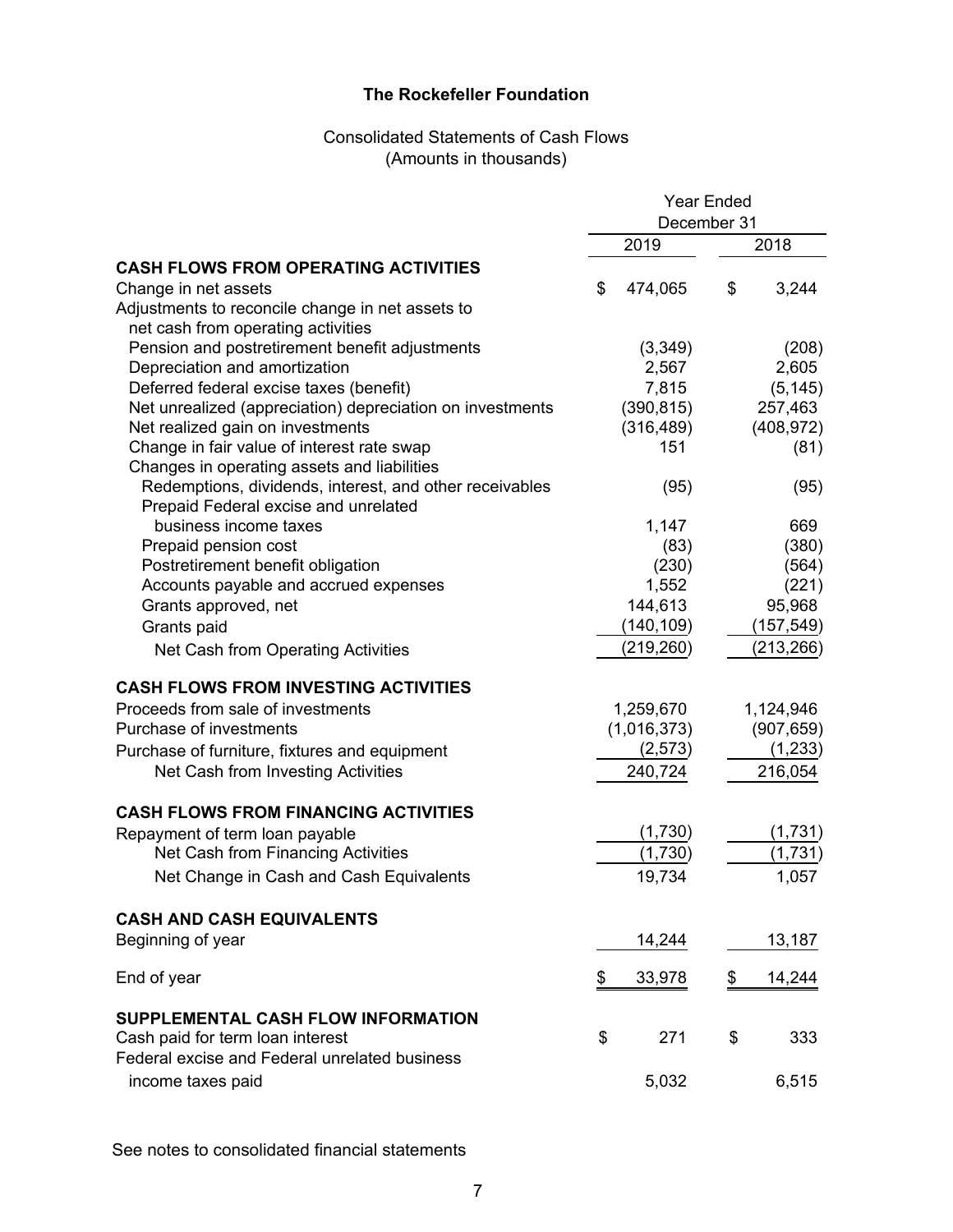Notes to Consolidated Financial Statements December 31, 2019 (Amounts in thousands)

#### **1. Organization**

 The Rockefeller Foundation was established in 1913 by John D. Rockefeller, Sr., to "promote the well-being" of humanity by addressing the root causes of serious problems. The Rockefeller Foundation works around the world to expand opportunities for poor or vulnerable people and to help ensure that globalization's benefits are more widely shared. With assets of more than \$4.9 billion, it is one of the few institutions to conduct such work both within the United States and internationally. In managing the endowment, financial objectives are achieved through a diversified investment portfolio and disciplined spending policies.

 The Rockefeller Foundation qualifies as a tax-exempt organization under Section 501(c)(3) of the Internal Revenue Code ("Code") and is a private foundation as defined in Section 509(a) of the Code.

 The accompanying financial statements include the accounts of the Rockefeller Foundation, Rockefeller Foundation (London) LLC, a single member limited liability company, Rockefeller Foundation Impact Investment Management, LLC, Rockefeller Foundation Zero Gap Investment Fund Co-Invest, LLC and Smart Power for Rural Development India Foundation (collectively the "Foundation"), organized and operated exclusively for charitable, educational, religious, scientific or literary purposes, exempt under Section 501(c)(3) of the Code.

 The Foundation recognizes the effect of tax positions when they are more likely than not to be sustained. Management has determined that the Foundation had no uncertain tax positions that would require financial statement recognition or disclosure. The Foundation is no longer subject to examinations by the applicable taxing jurisdictions for years prior to 2016.

#### **2. Summary of Significant Accounting Policies**

#### *Basis of Consolidation*

 The accompanying financial statements include the accounts of the Rockefeller Foundation, Rockefeller Foundation (London) LLC, Rockefeller Foundation Impact Investment Management, LLC, Rockefeller Foundation Zero Gap Investment Fund Co-Invest, LLC and Smart Power for Rural Development India Foundation. All significant intercompany transactions and balances have been eliminated in consolidation.

#### *Basis of Presentation and Use of Estimates*

 The consolidated financial statements have been prepared in accordance with U.S. GAAP which requires management to make estimates and assumptions that affect the reported amounts of assets and liabilities and disclosure of contingent assets and liabilities at the date of the consolidated financial statements and the reported amounts of revenues and expenses during the reporting period. Accordingly, actual results could differ from those estimates. Significant estimates made by management in the preparation of the financial statements include fair value of alternative investments, program related investments, pension and other post-retirement benefits and depreciation. Management believes that the estimates utilized in preparing these financial statements are reasonable and appropriate.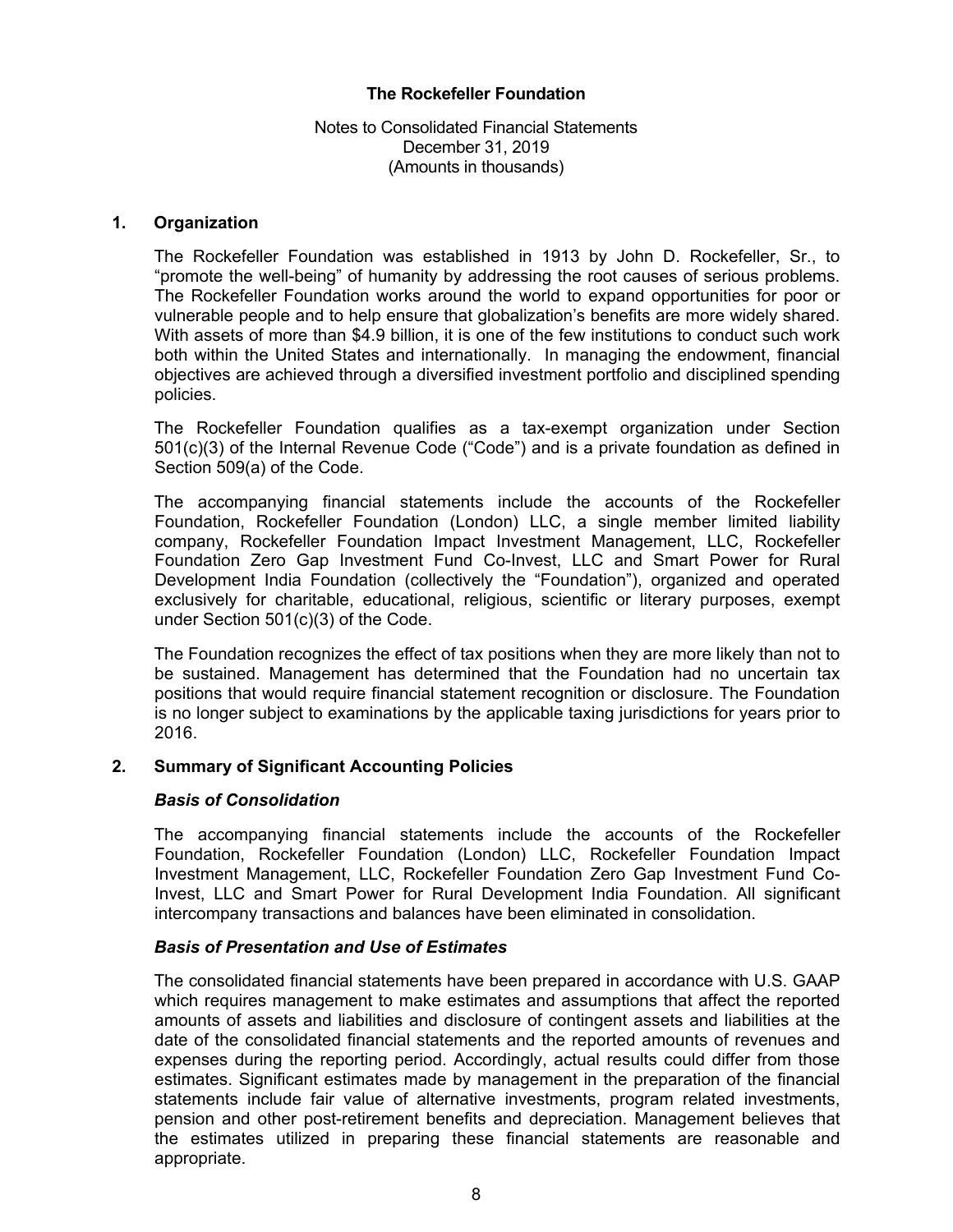Notes to Consolidated Financial Statements December 31, 2019 (Amounts in thousands)

# **2. Summary of Significant Accounting Policies** *(continued)*

# *Change in Accounting Principle*

 In March 2017, the Financial Accounting Standards Board issued guidance that impacts the presentation of net periodic pension and postretirement benefit costs (net benefit cost). Under the guidance, the service cost component of net benefit cost is reported in the same line items as other compensation costs and continues to be presented within salaries and benefits, unless eligible for capitalization. However, the other components of net benefit cost (e.g. interest costs, expected return on assets, amortization of prior service/net (gain) loss and transition obligation) are now presented separately from service cost within net periodic benefit costs, other than service costs, in the Consolidated Statements of Functional Expenses. The guidance was effective January 1, 2019 with early adoption permitted. The Foundation adopted the guidance as of the effective date. The guidance is primarily a change in financial statement presentation and did not have a material impact in the consolidated financial results. This presentation change was applied retrospectively upon adoption. For the year ended December 31, 2018, (\$909) was recast from salaries and benefits, respectively, into net periodic benefit (credit) costs, other than service costs. Refer to Note 8, "Pensions and Other Post-Retirement Benefits," for additional information.

 June 2018, the FASB issued ASU 2018-08, Clarifying the Scope and the Accounting Guidance for Contributions Received and Contributions Made ("ASU 2018-08"). ASU 2018-08 provides a framework for evaluating whether grants and contributions should be accounted for as exchange transactions or as nonexchange transactions. ASU 2018-08 is effective for fiscal years beginning after December 15, 2018. The adoption of this ASU had no impact on the Foundation's consolidated financial statements.

#### *Cash and Cash Equivalents*

 Cash and cash equivalents consists of cash and highly liquid debt instruments with maturities of 90 days or less at the time of purchase. Cash and cash equivalents held by the Foundation's investment managers, awaiting investment in various investment classes, are included within investments.

#### *Investments*

 The Foundation's investments consist of marketable securities; alternative investments and similar interests; and cash held for reinvestment. Alternative investments and similar interests include hedge funds, real asset and private equity fund investments. Alternative investments and similar interests are reported at the net asset value provided by the management of the respective fund as of December 31 and are reviewed by the Foundation's management for reasonableness. Management utilizes audited financial statements when available for alternative investments as part of its on-going due diligence and annual financial statement valuation process. All other investments are stated at fair value as of December 31 based upon active markets.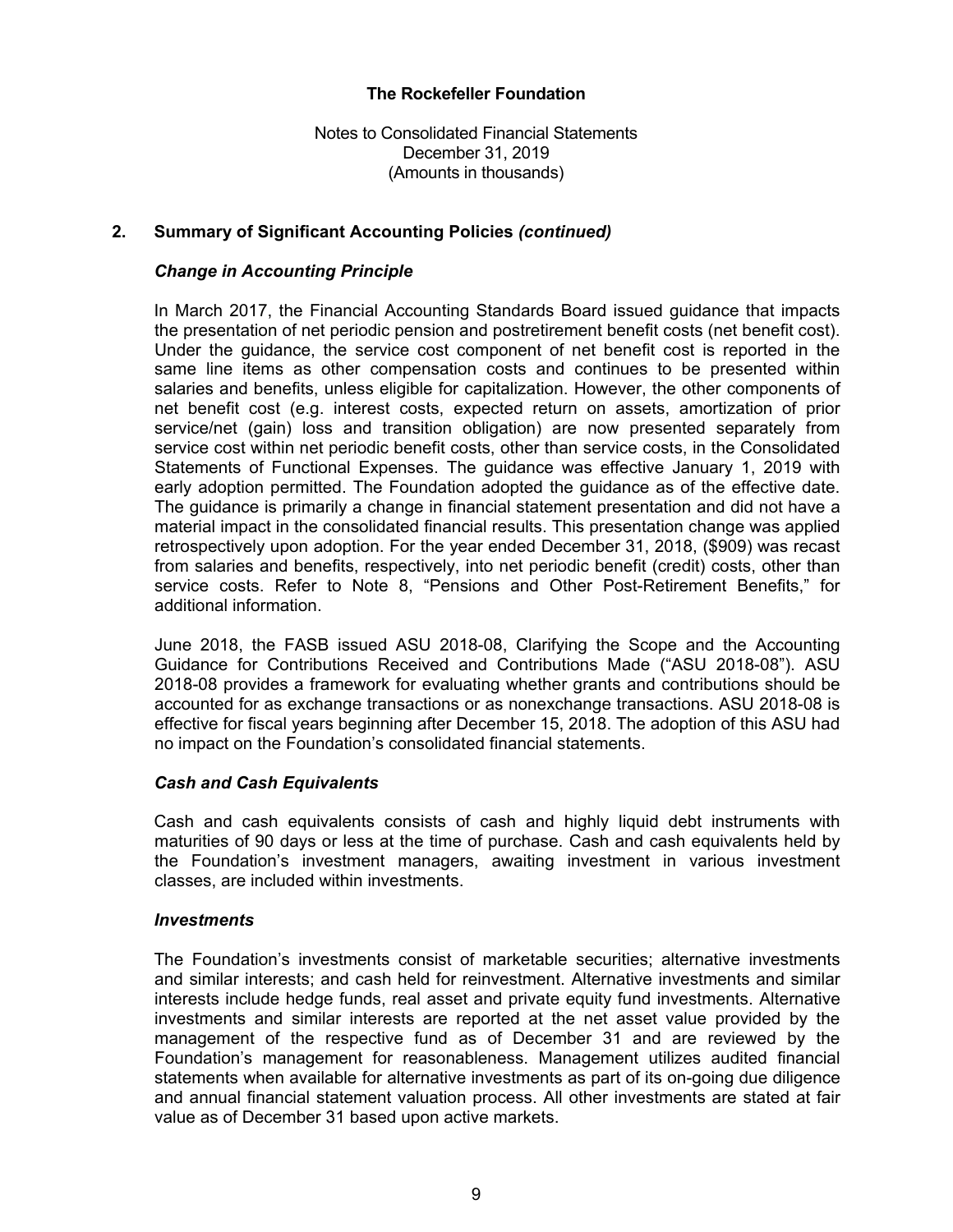Notes to Consolidated Financial Statements December 31, 2019 (Amounts in thousands)

# **2. Summary of Significant Accounting Policies** *(continued)*

#### *Investments (continued)*

 Interest income and related expenses are accounted for on the accrual basis. Dividend income and related expenses are recognized on the ex-dividend date, net of withholding taxes, where applicable. Realized gains and losses on investments in securities are calculated based on the specific identification method, based on the trade date.

 Transactions in other currencies are translated into U.S. dollars at the exchange rates in effect at the date of the transactions. Monetary assets and liabilities denominated in non-U.S. currency are reported at the exchange rates in effect at the end of the year. Any gain or loss arising from a change in exchange rates as of the date of the transaction is included in the change in realized gain on investments in the consolidated statements of activities. For the years ended December 31, 2019 and 2018, the realized and change in unrealized gain (loss), resulting from foreign exchange was approximately \$13.3 million and (\$0.1) million.

# *Derivatives*

 The Foundation records derivatives at fair value. The fair value of futures contracts is reflected in investments and the fair value of the interest rate swap is shown as an asset in the consolidated statements of financial position. Derivatives contain varying degrees of risk whereby changes in fair value of the securities underlying the financial instruments or the cost of satisfying the Foundation's obligations may exceed the amount recognized in the consolidated statements of financial position. Changes in the fair value of derivatives, excluding the interest rate swap, are included in the consolidated statements of activities as part of the unrealized appreciation/(depreciation) on investments.

#### *Fair Value Measurements*

 The Foundation follows U.S. GAAP guidance on Fair Value Measurements which defines fair value and establishes a fair value hierarchy organized into three levels based upon the input assumptions used in pricing assets and liabilities. Level 1 inputs have the highest reliability and are related to assets with unadjusted quoted prices in active markets. Level 2 inputs relate to assets and liabilities with other than quoted prices in active markets which may include quoted prices for similar assets or liabilities or other inputs which can be corroborated by observable market data. Level 3 inputs are unobservable inputs and are used to the extent that observable inputs do not exist. U.S. GAAP guidance excludes alternative investments from the fair value hierarchy when fair value is measured using the Net Asset Value ("NAV") per share as a practical expedient for fair value. The Foundation follows U.S. GAAP guidance which affects the presentation and disclosure requirements of financial liabilities where the fair value option has been elected, which exempts all entities that are not public business entities, as defined, from disclosing fair value information for financial instruments measured at amortized cost.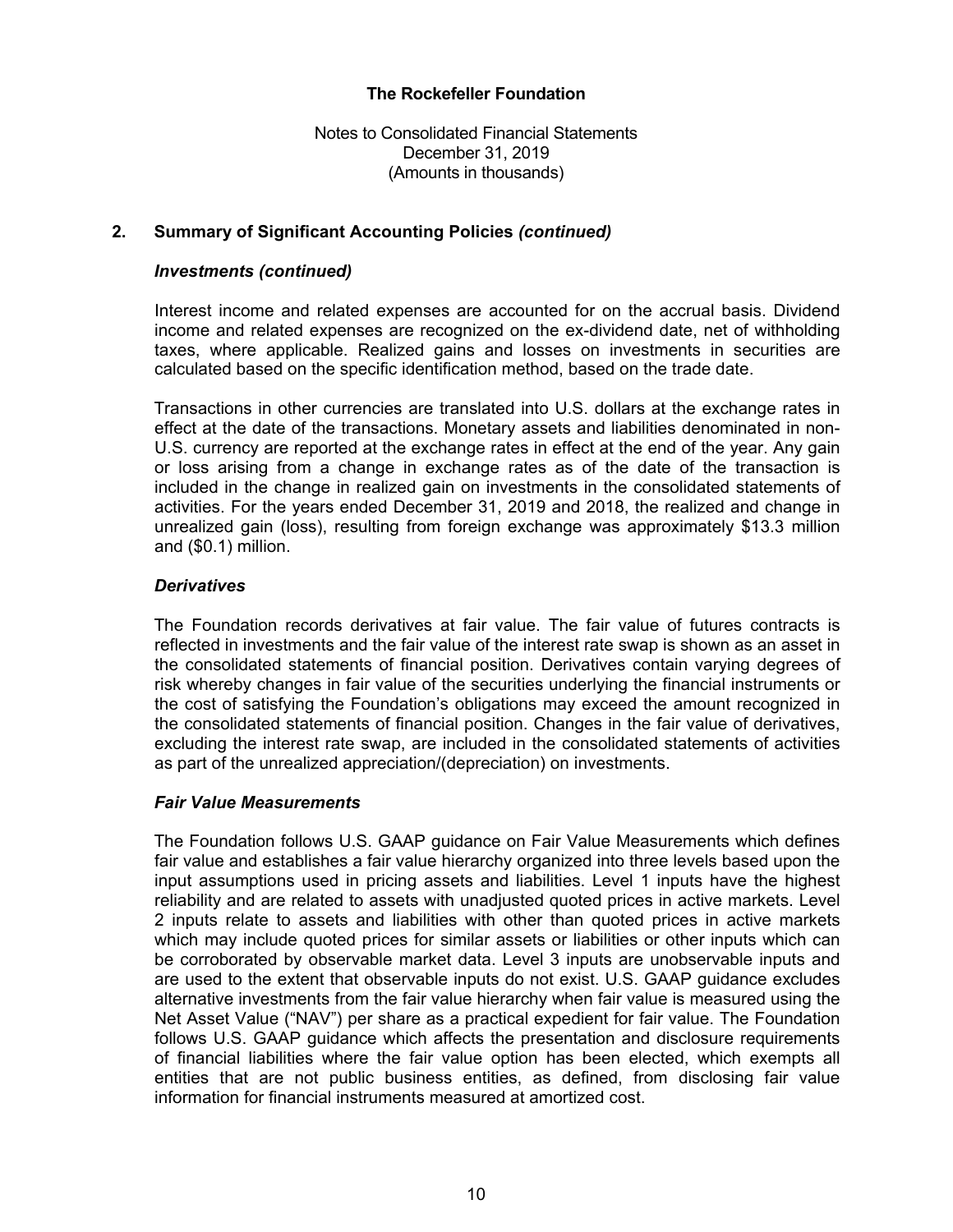Notes to Consolidated Financial Statements December 31, 2019 (Amounts in thousands)

# **2. Summary of Significant Accounting Policies** *(continued)*

#### *Investments Valuation*

 Investments are carried at fair value. Fair value estimates are made at a specific point in time, based on available market information and judgments about the financial asset, including estimates of timing, amount of expected future cash flows, and the credit standing of the issuer. In some cases, the fair value estimates cannot be substantiated by comparison to independent markets. In addition, the disclosed fair value may not be realized in the immediate settlement of the financial asset and does not reflect any premium or discount that could result from offering for sale at one time, an entire holding of a particular financial asset. Potential taxes and other expenses that would be incurred in an actual sale or settlement are not reflected in amounts disclosed.

# *Investment Expense*

 Direct investment expense on the statements of activities consists of fees paid directly to the Foundation's investment managers as well as direct internal costs that the Foundation incurs in the generation of investment return. These costs include salaries, benefits, travel and other costs associated with the officers and staff responsible for the development and execution of the Foundation's investment strategy.

#### *Program Related Investments*

Program Related Investments ("PRI") are philanthropically driven, nonmarketable investments and loans to businesses that further the Foundation's mission. The Foundation's PRI portfolio is monitored periodically to determine the appropriateness of the net realizable value, which is reflected on the consolidated statement of financial position. PRI are stated at estimated fair value.

#### *Property, Furniture, Fixtures and Equipment, Net*

 Property, furniture, fixtures and equipment are stated at cost at the date of acquisition. Depreciation is provided using the straight-line method over the estimated useful lives of the respective assets. The estimated useful lives by asset class range from 3 to 30 years.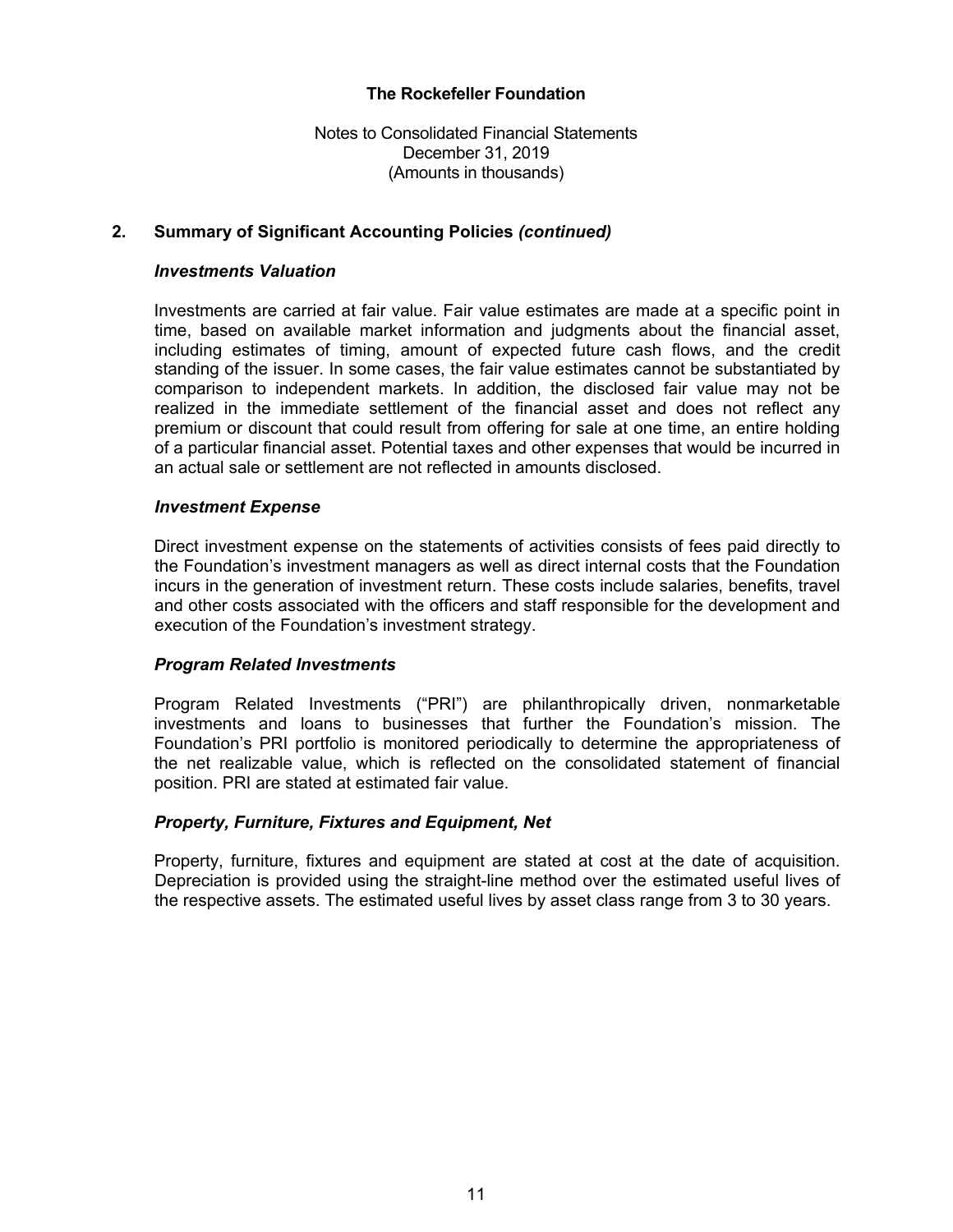Notes to Consolidated Financial Statements December 31, 2019 (Amounts in thousands)

# **2. Summary of Significant Accounting Policies** *(continued)*

#### *Federal Excise and Unrelated Business Income Taxes*

The Foundation is subject to a Federal excise tax of 2% on its net investment income. This tax is reduced to 1% if certain distribution requirements are met. In addition, the Foundation provides for deferred Federal excise tax at 2% on the net unrealized appreciation in the fair value of investments. As a result of legislation passed at the end of 2019, effective January 1, 2020 the Foundation's excise tax rate will be calculated using a flat rate of 1.39%. Pursuant to U.S. GAAP, deferred federal taxes are provided based on the enacted rate that is effective as of the date of the statement of financial position.

Additionally, the Foundation's investment in certain alternative investments give rise to unrelated business income tax ("UBIT") liabilities taxed at general corporate rates of 21%.

#### *Functional Expenses*

The Foundation allocates expenses on a functional basis among its various program and supporting services. Expenditures that are attributed to a specific program or supporting service are reported accordingly. Therefore, costs are directly assigned and are not allocated across various bases.

Program services consists of the Foundation's work in supporting programs in Power, Food, Health, Equity and Economic Opportunity, Climate and Resilience, Innovation, Communications, Policy and Advocacy and Co-Impact. This includes grants, direct charitable activities and program costs. Supporting services consists of the President's Office, Operations and Legal divisions, in addition to federal excise taxes.

#### *Subsequent Events*

In connection with the preparation of the consolidated financial statements, the Foundation evaluated subsequent events from December 31, 2019 through June 17, 2020, which was the date the consolidated financial statements were available for issuance.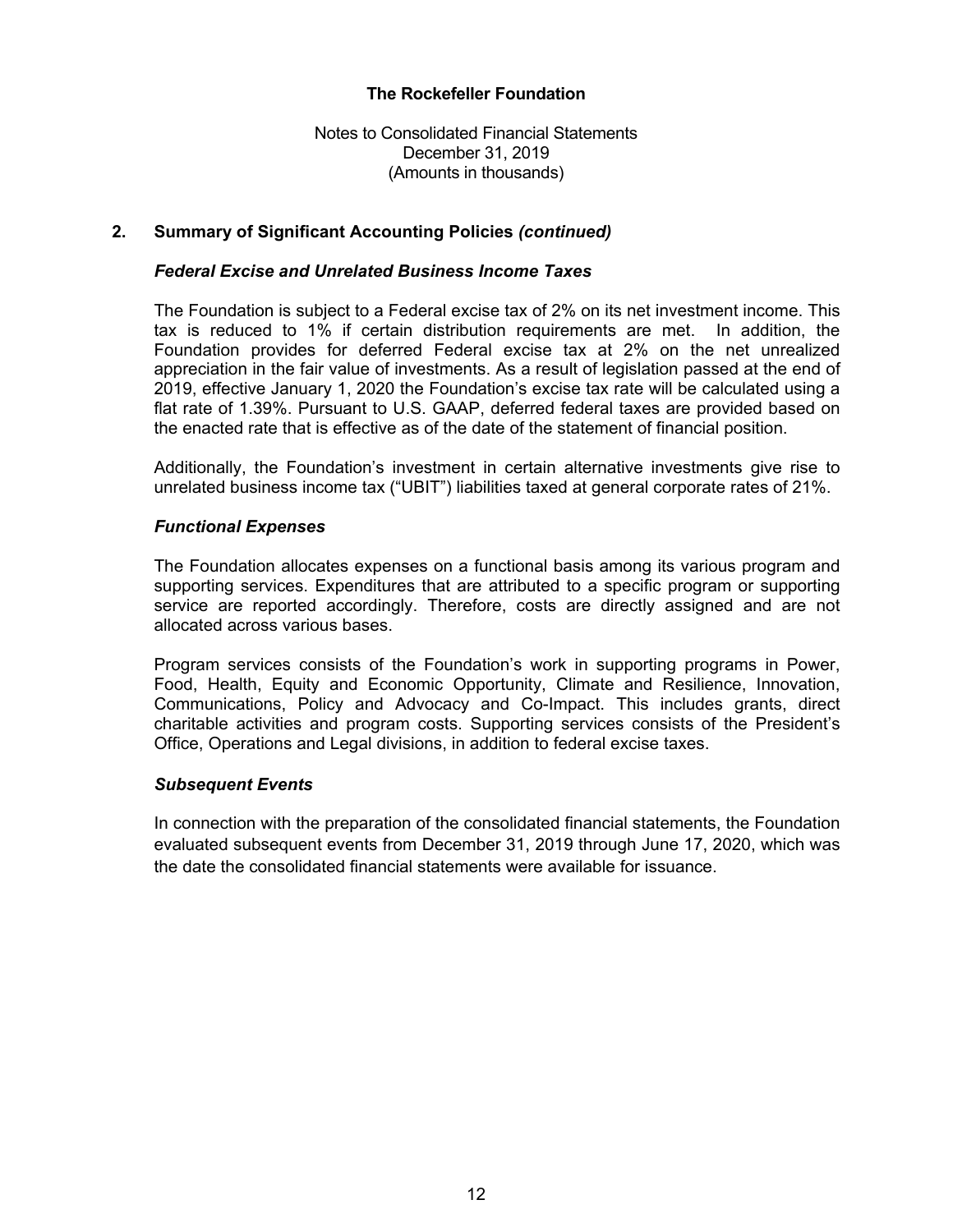Notes to Consolidated Financial Statements December 31, 2019 (Amounts in thousands)

# **3. Investments**

The Foundation's investment portfolio at December 31, at fair value, consists of the following: 2019 2018

|                                         | 2019          | 2018          |
|-----------------------------------------|---------------|---------------|
|                                         |               |               |
| Cash and cash equivalents               | \$<br>233,130 | \$<br>129,224 |
| Equity Long/Short Hedge Funds           |               |               |
| Domestic equities                       | 71,250        | 5,525         |
| International equities                  | 390,135       | 418,317       |
| Event Driven/Multi-Strategy Hedge Funds |               |               |
| Domestic equities                       | 97,928        | 91,127        |
| International equities                  | 194,193       | 140,565       |
| Passive Fixed Income                    |               |               |
| Domestic fixed income                   | 192,844       | 169,596       |
| Global Macro Hedge Funds                |               |               |
| International equities                  | 54,779        | 127,268       |
| Marketable Other Hedge Funds            |               |               |
| International equities                  | 71,254        | 48,252        |
| Non-Marketable Other Hedge Funds        |               |               |
| Domestic equities                       | 1,208         | 7,023         |
| International equities                  | 21,403        | 17,622        |
| Developed Equity                        |               |               |
| Cash and cash equivalents               | 3             |               |
| Domestic equities                       | 639,524       | 521,696       |
| International equities                  | 207,181       | 148,153       |
| <b>Emerging Markets</b>                 |               |               |
| Domestic equities                       | 133,102       | 202,041       |
| International equities                  | 216,621       | 116,860       |
| Marketable Distressed Hedge Funds       |               |               |
| Domestic equities                       | 14,712        | 26,249        |
| Non-Marketable Distressed Hedge Funds   |               |               |
| Domestic equities                       | 43,598        | 39,333        |
| International equities                  | 9,896         | 9,294         |
| Portable Alpha                          |               |               |
| Cash and cash equivalents               | 9,406         | 7,366         |
| Domestic fixed income                   | 33,045        | 32,114        |
| International equities                  | 97,185        | 104,456       |
| <b>Private Equity</b>                   |               |               |
| Cash and cash equivalents               |               | 294           |
| Domestic equities                       | 660,679       | 765,620       |
| International equities                  | 1,085,864     | 863,408       |
| <b>Real Estate</b>                      |               |               |
| Domestic equities                       | 38,569        | 33,378        |
| International equities                  | 45,806        | 46,036        |
| Resources                               |               |               |
| Domestic equities                       | 148,313       | 170,773       |
| International equities                  | 47,870        | 70,470        |
| Relative Value Hedge Funds              |               |               |
| International equities                  | 60,757        | 43,059        |
| Pending securities transactions - net   | 3,693         | 7,517         |
| Total                                   | \$4,823,948   | \$4,362,636   |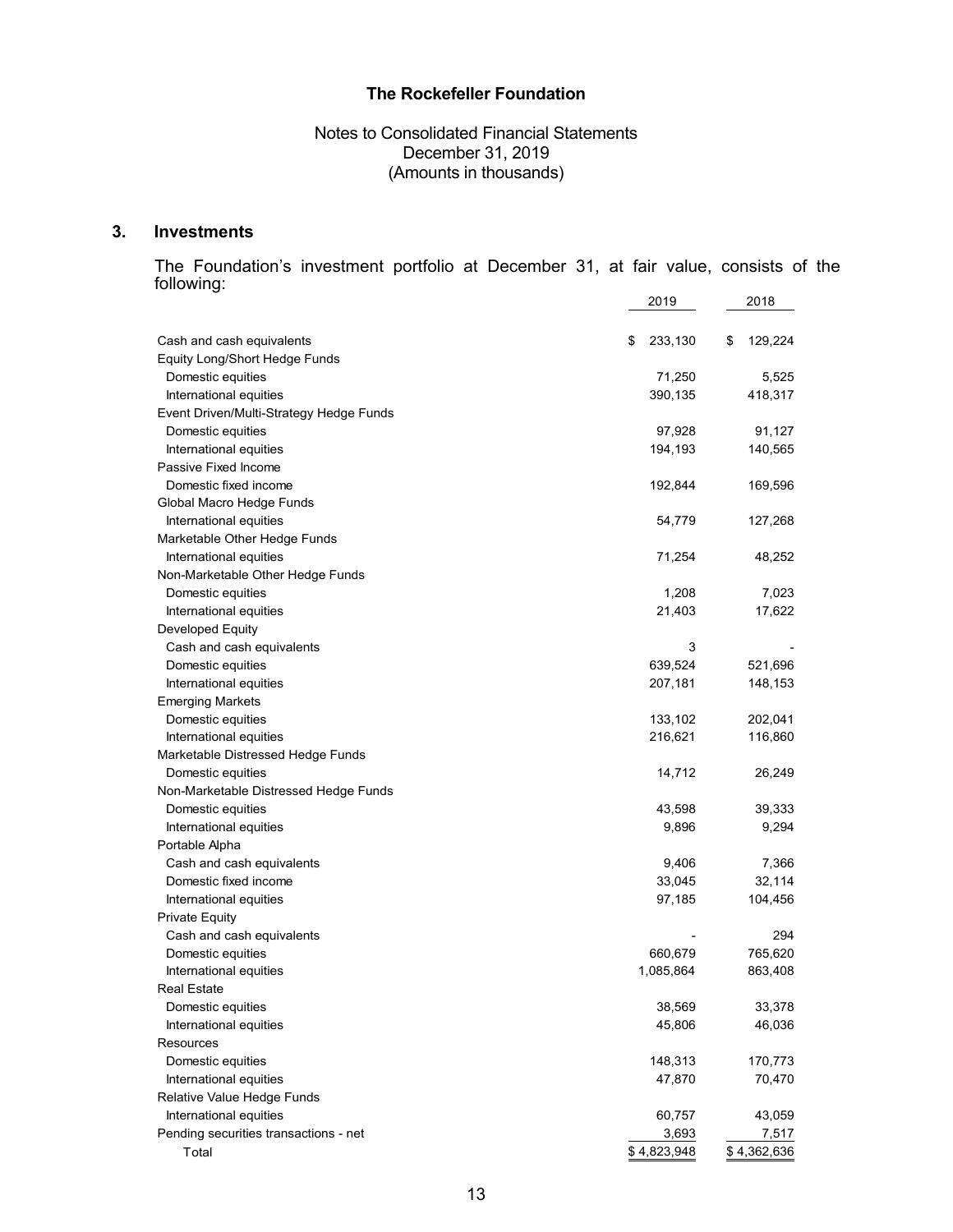#### Notes to Consolidated Financial Statements December 31, 2019 (Amounts in thousands)

# **3. Investments** *(continued)*

The following are major categories of investments as of December 31:

|                                   |                   | 2019          | 2018              |               |  |  |  |
|-----------------------------------|-------------------|---------------|-------------------|---------------|--|--|--|
|                                   | <b>Fair Value</b> | Cost          | <b>Fair Value</b> | Cost          |  |  |  |
| <b>Marketable Securities</b>      |                   |               |                   |               |  |  |  |
| Cash and cash equivalents         | 242,539<br>\$     | 242,539<br>\$ | \$<br>136,884     | 136,885<br>\$ |  |  |  |
| U.S. and other government         |                   |               |                   |               |  |  |  |
| obligations                       | 33,045            | 31,766        | 32,114            | 31,999        |  |  |  |
| ETFs, mutual and commingled funds | 1,486,457         | 905,279       | 1,262,802         | 955,876       |  |  |  |
| Common stock                      |                   | 382           |                   | 382           |  |  |  |
| Subtotal                          | 1,762,041         | 1,179,966     | 1,431,800         | 1,125,142     |  |  |  |
| Alternative Investments and       |                   |               |                   |               |  |  |  |
| Similar Interests                 |                   |               |                   |               |  |  |  |
| Hedge funds                       | 1,031,113         | 770,889       | 973,634           | 769,277       |  |  |  |
| Real assets                       | 280,558           | 442,789       | 320,657           | 442,034       |  |  |  |
| Private equity                    | 1,746,543         | 1,220,928     | 1,629,028         | 1,205,701     |  |  |  |
| Subtotal                          | 3,058,214         | 2,434,606     | 2,923,319         | 2,417,012     |  |  |  |
| Pending securities                |                   |               |                   |               |  |  |  |
| transactions - net                | 3,693             | 4,096         | 7,517             | 6,017         |  |  |  |
| Total                             | \$4,823,948       | \$3,618,668   | \$4,362,636       | \$3,548,171   |  |  |  |

The following tables summarize the fair value of investments valued at fair value on a recurring basis at December 31, grouped by the fair value hierarchy, for those investments subject to categorization within such hierarchy:

|                                         | 2019          |             |              |  |  |  |  |  |  |
|-----------------------------------------|---------------|-------------|--------------|--|--|--|--|--|--|
|                                         |               | Other       |              |  |  |  |  |  |  |
|                                         |               | Investments |              |  |  |  |  |  |  |
|                                         |               | Measured at |              |  |  |  |  |  |  |
|                                         |               | Net Asset   |              |  |  |  |  |  |  |
|                                         | Level 1       | Value (*)   | Total        |  |  |  |  |  |  |
| Cash and cash equivalents               | 233,130<br>\$ | \$          | 233,130<br>S |  |  |  |  |  |  |
| Equity long/short hedge funds           |               | 461,385     | 461,385      |  |  |  |  |  |  |
| Event driven/multi-strategy hedge funds |               | 292,121     | 292,121      |  |  |  |  |  |  |
| Passive fixed income                    | 192,844       |             | 192,844      |  |  |  |  |  |  |
| Global macro hedge funds                |               | 54,779      | 54,779       |  |  |  |  |  |  |
| Marketable other hedge funds            |               | 71,254      | 71,254       |  |  |  |  |  |  |
| Non-marketable other hedge funds        |               | 22,611      | 22,611       |  |  |  |  |  |  |
| Developed equity                        | 3             | 846,705     | 846,708      |  |  |  |  |  |  |
| <b>Emerging markets</b>                 |               | 349,723     | 349,723      |  |  |  |  |  |  |
| Marketable distressed hedge funds       |               | 14,712      | 14,712       |  |  |  |  |  |  |
| Non-marketable distressed hedge funds   |               | 53,494      | 53,494       |  |  |  |  |  |  |
| Portable alpha                          | 37,640        | 101,996     | 139,636      |  |  |  |  |  |  |
| Private equity                          | 11,348        | 1,735,195   | 1,746,543    |  |  |  |  |  |  |
| Real estate                             |               | 84,375      | 84,375       |  |  |  |  |  |  |
| Resources                               |               | 196,183     | 196,183      |  |  |  |  |  |  |
| Relative value hedge funds              |               | 60,757      | 60,757       |  |  |  |  |  |  |
| Pending securities transactions - net   | 3,693         |             | 3,693        |  |  |  |  |  |  |
| Total                                   | \$<br>478,658 | \$4,345,290 | \$4,823,948  |  |  |  |  |  |  |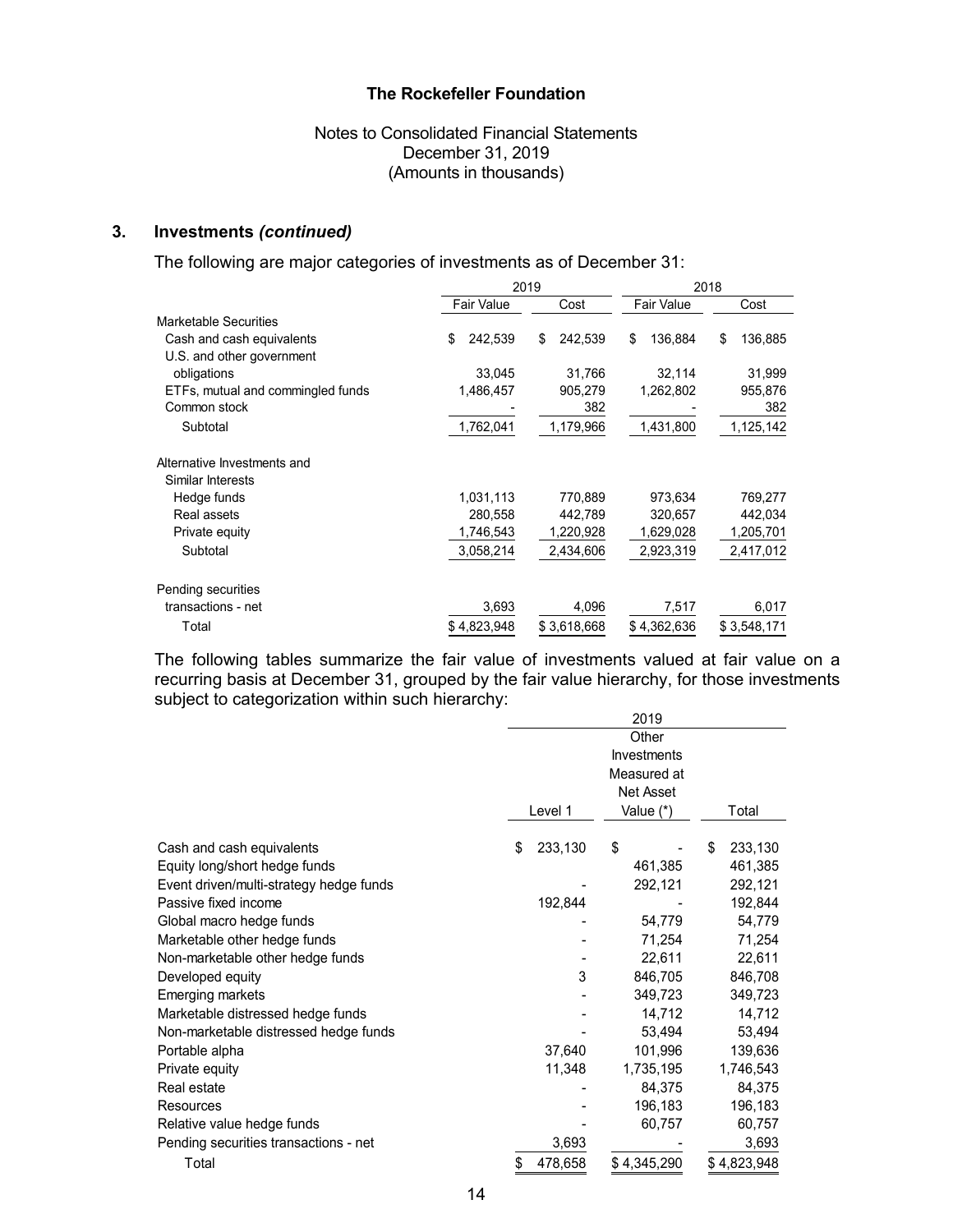# Notes to Consolidated Financial Statements December 31, 2019 (Amounts in thousands)

# **3. Investments** *(continued)*

|                                         | 2018      |                    |               |  |  |  |  |
|-----------------------------------------|-----------|--------------------|---------------|--|--|--|--|
|                                         |           | Other              |               |  |  |  |  |
|                                         |           | <b>Investments</b> |               |  |  |  |  |
|                                         |           | Measured at        |               |  |  |  |  |
|                                         |           | <b>Net Asset</b>   |               |  |  |  |  |
|                                         | Level 1   | Value (*)          | Total         |  |  |  |  |
| Cash and cash equivalents               | \$129,224 | \$                 | \$<br>129,224 |  |  |  |  |
| Equity long/short hedge funds           |           | 423,842            | 423,842       |  |  |  |  |
| Event driven/multi-strategy hedge funds |           | 231,692            | 231,692       |  |  |  |  |
| Passive fixed income                    | 169,596   |                    | 169,596       |  |  |  |  |
| Global macro hedge funds                |           | 127,268            | 127,268       |  |  |  |  |
| Marketable other hedge funds            |           | 48,252             | 48,252        |  |  |  |  |
| Non-marketable other hedge funds        |           | 24,645             | 24,645        |  |  |  |  |
| Developed equity                        |           | 669,849            | 669,849       |  |  |  |  |
| <b>Emerging markets</b>                 |           | 318,901            | 318,901       |  |  |  |  |
| Marketable distressed hedge funds       |           | 26,249             | 26,249        |  |  |  |  |
| Non-marketable distressed hedge funds   | 1         | 48,626             | 48,627        |  |  |  |  |
| Portable alpha                          | 31,291    | 112,645            | 143,936       |  |  |  |  |
| Private equity                          | 9,990     | 1,619,332          | 1,629,322     |  |  |  |  |
| Real estate                             |           | 79,414             | 79,414        |  |  |  |  |
| Resources                               |           | 241,243            | 241,243       |  |  |  |  |
| Relative value hedge funds              |           | 43,059             | 43,059        |  |  |  |  |
| Pending securities transactions - net   | 7,517     |                    | 7,517         |  |  |  |  |
| Total                                   | \$347,619 | \$4,015,017        | \$4,362,636   |  |  |  |  |

 (\*) As discussed in Note 2, investments that are measured using the practical expedient  $\overrightarrow{a}$  not classified within the fair value hierarchy.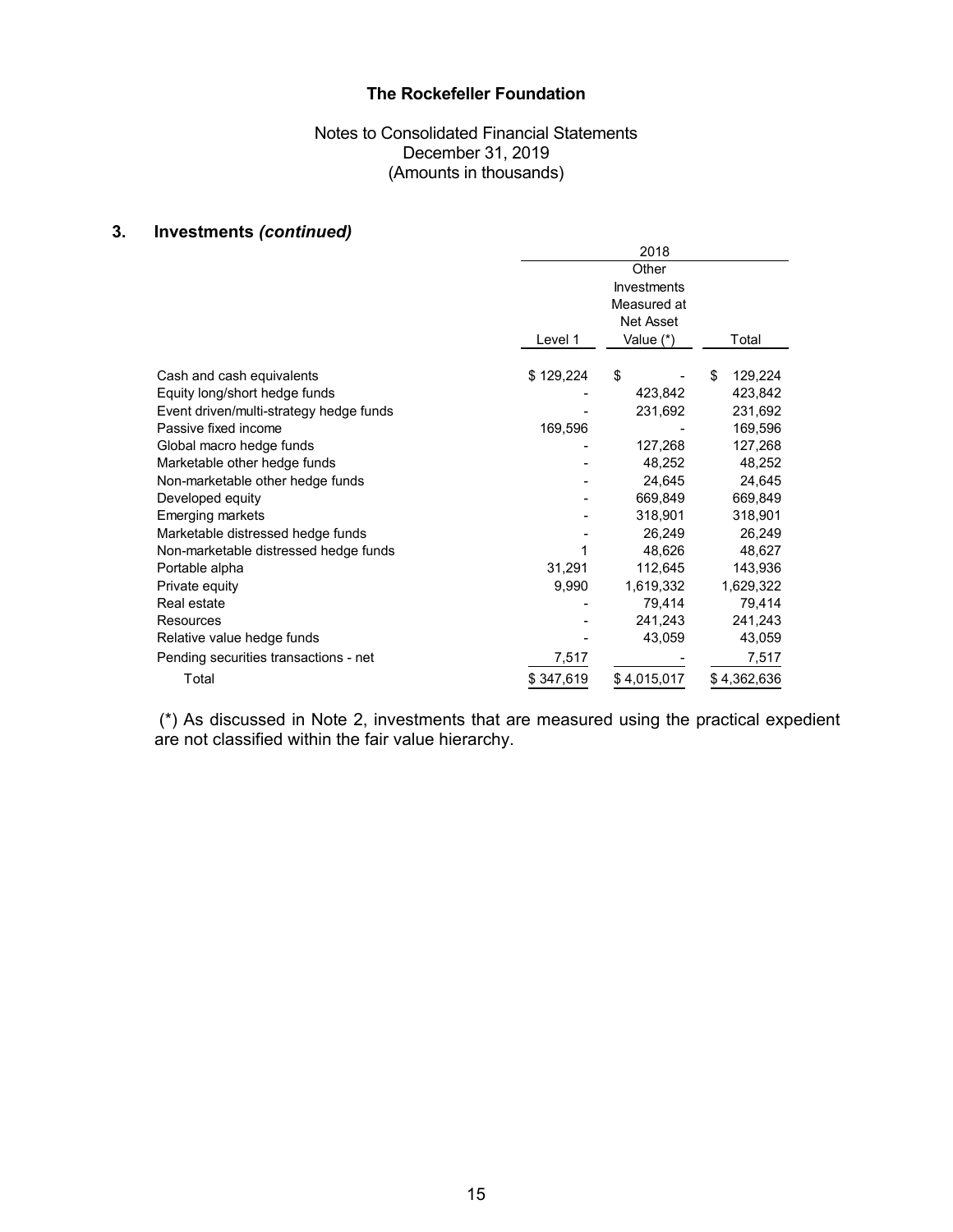#### Notes to Consolidated Financial Statements December 31, 2019 (Amounts in thousands)

#### **3. Investments** *(continued)*

Information in the following table summarizes the various redemption, lock-up provisions, and unfunded commitments of alternative investments measured at NAV using the practical expedient at December 31, 2019.

|                                                                                                                            |                            | 2019                                                                                                     |                             |                         |  |  |
|----------------------------------------------------------------------------------------------------------------------------|----------------------------|----------------------------------------------------------------------------------------------------------|-----------------------------|-------------------------|--|--|
| <b>Investment Category</b>                                                                                                 | Fair Value                 | <b>Redemption Frequency</b>                                                                              | Redemption<br>Notice Period | Unfunded<br>Commitments |  |  |
| Equity long/short hedge funds                                                                                              |                            |                                                                                                          |                             |                         |  |  |
| Long/short hedge funds (a1)                                                                                                | 458.624<br>\$              | Monthly, quarterly and greater -<br>lockup periods expire in June 2021,<br>December 2021 and August 2022 | 10-90 days                  | \$                      |  |  |
| Residual interest (a2)                                                                                                     | 2,761                      | N/A                                                                                                      | N/A                         |                         |  |  |
| Event driven/multi-strategy hedge funds                                                                                    |                            | Quarterly, semi-annual - lockup<br>periods expire in April 2021, July                                    | 60-90 days                  |                         |  |  |
| Event driven/multi-strategy hedge funds (b1)<br>Restricted portion of fund investments (b1)<br>Residual interests (b2)     | 254,982<br>33,452<br>3,687 | 2021 and December 2021<br>N/A<br>N/A                                                                     | N/A<br>N/A                  | 3.891                   |  |  |
| Global macro hedge funds (c)                                                                                               | 54,779                     | Monthly                                                                                                  | $7-30$ days                 |                         |  |  |
| Marketable other hedge funds (d)                                                                                           | 71,254                     | Annual                                                                                                   | 90 days                     |                         |  |  |
| Non-Marketable other hedge funds (e)                                                                                       | 22,611                     | Private equity structure                                                                                 |                             | 47,455                  |  |  |
| Developed equity (f)                                                                                                       | 846,705                    | Daily, monthly, quarterly                                                                                | $1-90$ days                 |                         |  |  |
| Emerging markets (g)                                                                                                       | 349,723                    | Daily, monthly, every other month,<br>semi-annually                                                      | $1-90$ days                 |                         |  |  |
| Distressed funds (h)<br>Marketable distressed hedge funds<br>- residual interests<br>Non-marketable distressed hedge funds | 14,500<br>212<br>53,494    | Private equity structure<br>N/A<br>Private equity structure                                              | N/A<br>N/A<br>N/A           | 34,602                  |  |  |
| Portable alpha (i)                                                                                                         | 101,996                    | Monthly, quarterly                                                                                       | 7-65 days                   |                         |  |  |
| Private equity (j)                                                                                                         | 1,735,195                  | Private equity structure                                                                                 | N/A                         | 332,793                 |  |  |
| Real estate (k)                                                                                                            | 84,375                     | Private equity structure                                                                                 | N/A                         | 56,236                  |  |  |
| Resources (I)                                                                                                              | 196,183                    | Private equity structure                                                                                 | N/A                         | 97,445                  |  |  |
| Relative value hedge funds (m)<br>Total                                                                                    | 60,757<br>\$4,345,290      | Annual - Lockup period expires in<br>January 2021                                                        | 60 days                     | \$<br>572.422           |  |  |

- (a1) **Long/short hedge funds –** This category includes investments in funds that employ deep fundamental, company-specific research to identify businesses with favorable fundamental and technical factors to invest long and unfavorable fundamental and technical factors to invest short. These managers may also vary exposures based on the prevailing market environment.
- (a2) **Residual interest** This category includes a residual interest in three funds that were previously redeemed.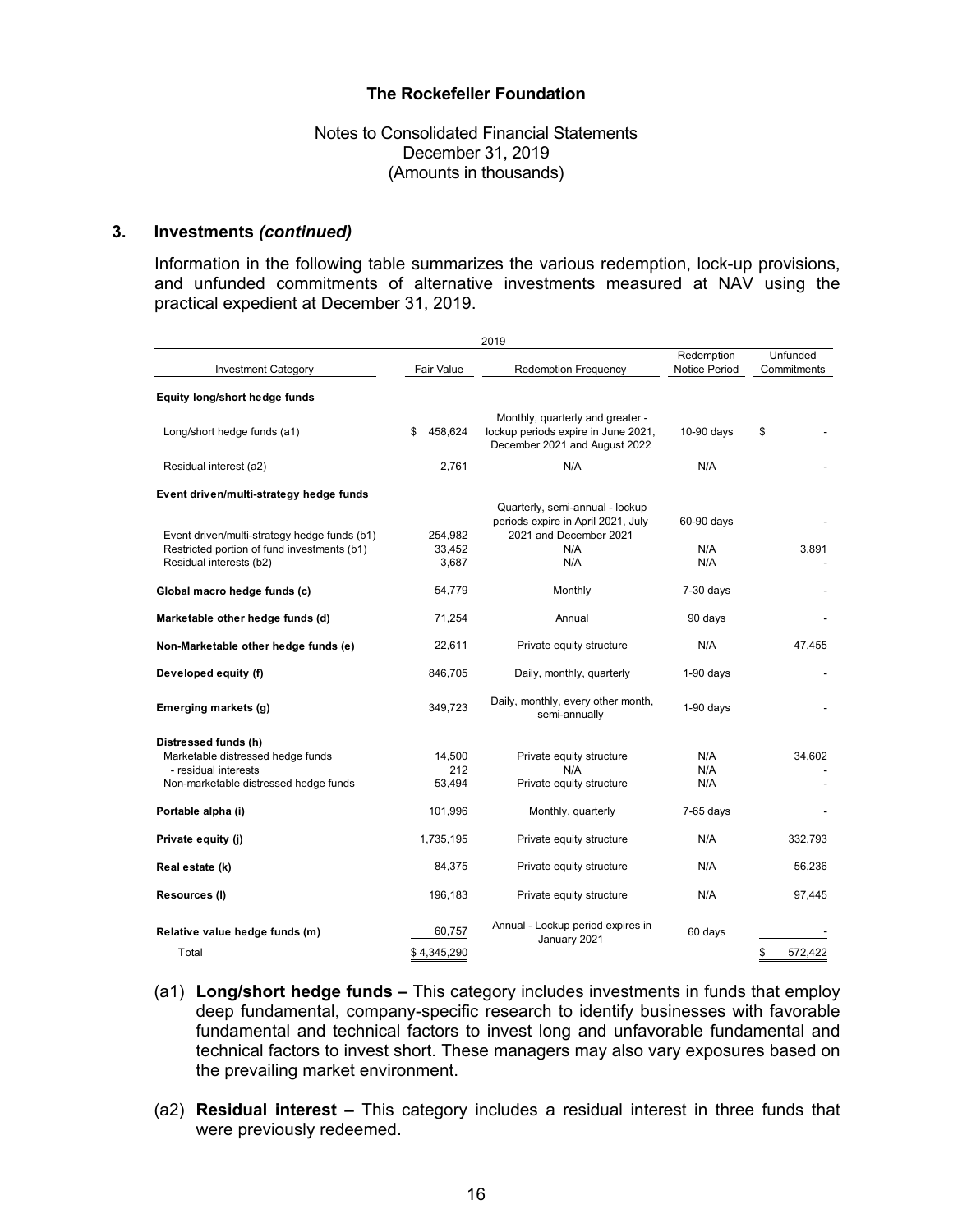Notes to Consolidated Financial Statements December 31, 2019 (Amounts in thousands)

#### **3. Investments** *(continued)*

- (b1) **Event driven/multi-strategy hedge funds –** This category includes investments in funds that seek to invest opportunistically across the following strategies: credit long/short, distressed, risk arbitrage, convertibles, equity and private investments/special situations. The allocation to sub-strategies varies based on the manager's assessment of risk/reward for each sub-strategy and attractiveness of each individual opportunity. Typically, all investments are supported by deep fundamental research on the industry and company level.
- (b2) **Residual interests** This category includes residual interests in four funds that were previously redeemed.
- (c) **Global macro hedge funds**  This category includes funds that invest both long and short in a wide variety of financial instruments according to a view about the direction of markets, whether fundamental, technical or quantitatively derived. These funds utilize leverage and trade a wide range of instruments, including derivatives.
- (d) **Marketable other hedge funds –** This category is comprised of one fund, which employs quantitative, market neutral based strategies across differing time horizons.
- (e) **Non-marketable other hedge funds** This category is comprised of three funds: a senior debt fund that owns bank loans of primarily private companies in North America, a direct lending fund that makes private loans to Brazilian entities, and a fund that invests in and manages legal claims in Brazil.
- (f) **Developed equity –** This category generally includes investments in funds that invest in common stocks across developed markets.
- (g) **Emerging markets –** This category generally includes investments in funds that invest in common stocks across emerging and frontier markets.
- (h) **Distressed funds –** This category includes funds that typically invest in debt of distressed companies or post-reorganization equity following deep fundamental analysis of companies and corresponding industries to determine the risk/reward for each investment. The portfolios are typically long-biased and have low turnover, as distressed investments take months to years to work out. These funds, therefore, require longer lockups or private equity capital call/distribution structures.
- (i) **Portable alpha funds –** This category includes two accounts that combine U.S. Intermediate Treasury beta and alpha generating components.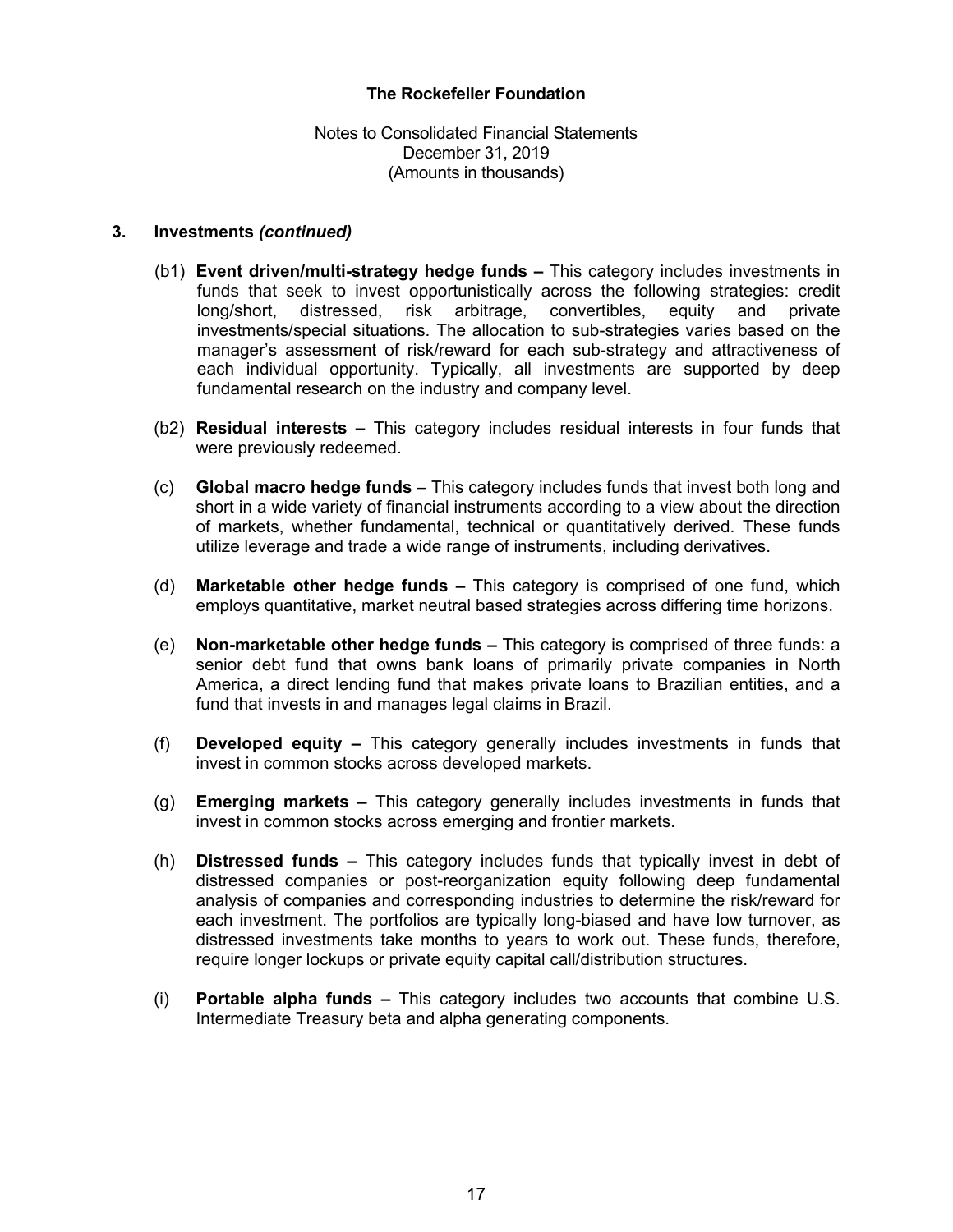Notes to Consolidated Financial Statements December 31, 2019 (Amounts in thousands)

#### **3. Investments** *(continued)*

- (j) **Private equity funds –** This category includes both buyout and venture capital funds. The Foundation invests into these funds via a partnership structure, and these funds then typically invest equity capital into a portfolio of private companies. Whereas buyout funds are usually characterized by control (ownership of 50% or greater), venture capital focuses more on early-stage, startup-type opportunities with potentially greater reward but also higher risk. These funds may invest in an array of companies, industries, sectors, countries and geographies. Realized distributions of capital from each fund will be received as the underlying investments of the funds are liquidated; final liquidations are estimated to occur within the next five to 10 years.
- (k) **Real estate funds –** This category includes real estate funds that invest in commercial real estate globally. Realized distributions of capital from each fund will be received as the underlying investments of the funds are liquidated. Final liquidations are estimated to occur within the next five to 10 years.
- (l) **Resource funds –** This category includes natural resource related private equity funds that primarily invest in the energy sector. Realized distributions of capital from each fund will be received as the underlying investments of the funds are liquidated; final liquidations are estimated to occur within the next five to 15 years.
- (m) **Relative value hedge funds** This category includes one fund that utilizes an investment strategy that seeks to take advantage of price differentials between related financial instruments, such as stocks and bonds, by simultaneously buying and selling the different securities—thereby allowing investors to potentially profit from the "relative value" of the two securities. This strategy invests across global markets, with a focus on structured credit, corporate credit, interest rates and currencies.

# **4. Liquidity and Availability of Resources**

The Foundation's financial assets and resources available to meet cash needs for general expenditures within one year of the date of the consolidated statements of financial position were as follows for December 31, 2019:

| Financial Assets                                                                      |              |
|---------------------------------------------------------------------------------------|--------------|
| Cash and cash equivalents                                                             | \$<br>33,978 |
| Redemptions, dividends, interest, and other receivables                               | 594          |
| <b>Investments</b>                                                                    | 4,823,948    |
| <b>Total Financial Assets</b>                                                         | 4,858,520    |
| Less:                                                                                 |              |
| Illiquid investments                                                                  | (2,438,560)  |
| Receivables/security deposits                                                         | (104)        |
| Financial Assets Available to Meet Cash Needs for General Expenditure Within One Year | \$2,419,856  |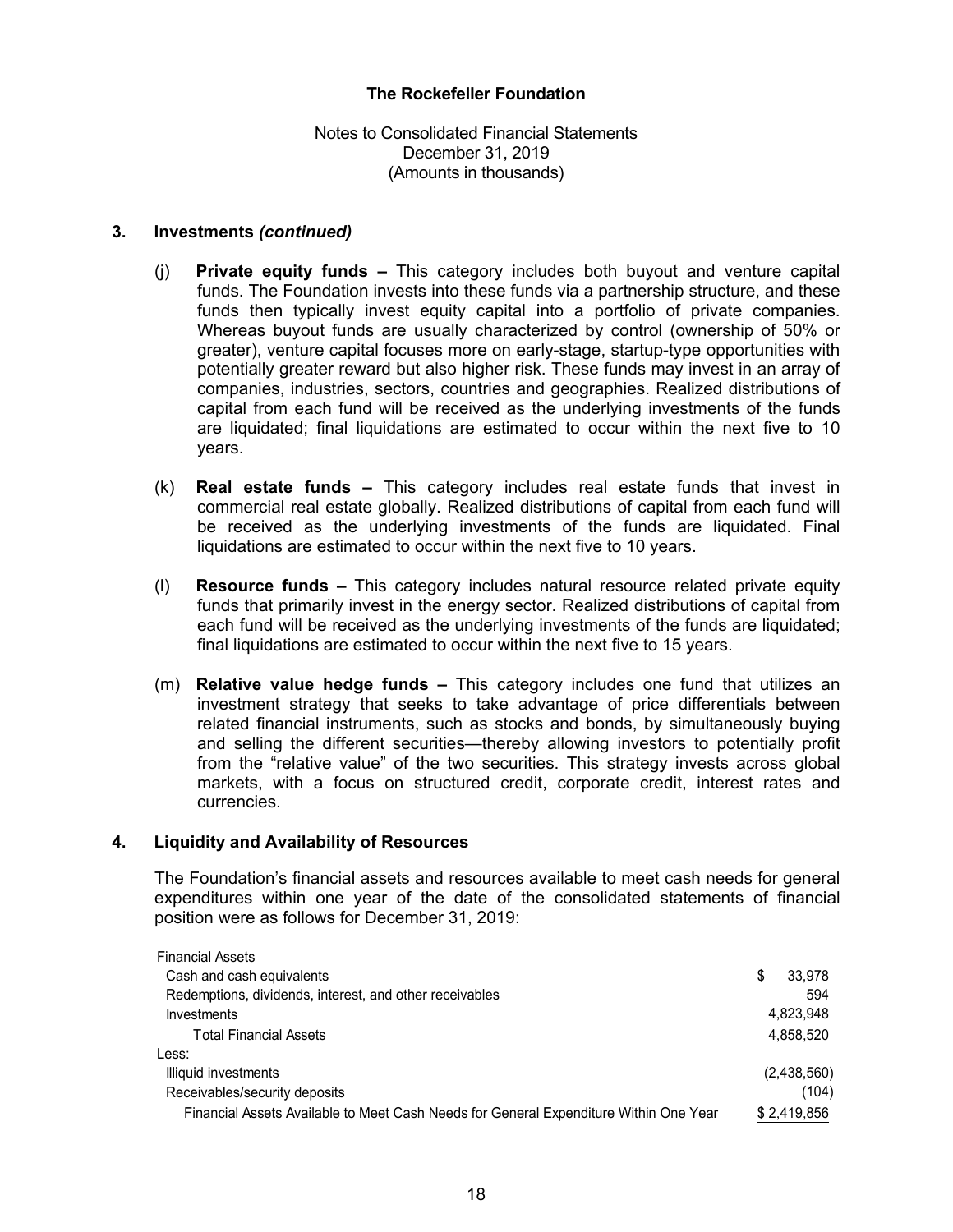Notes to Consolidated Financial Statements December 31, 2019 (Amounts in thousands)

#### **4. Liquidity and Availability of Resources** *(continued)*

 As part of the Foundation's liquidity management strategy, the Foundation structures its financial assets to be available as its grant payments and other general liabilities come due. The withdrawals are adjusted based on the grants to be disbursed and other factors affecting available cash such as capital calls on investments, investment income and capital distributions, general operating expenses, program costs and other factors affecting available cash. The Foundation also maintains three lines of credit totaling \$300 million with a bank that can be drawn upon as needed during the year.

#### **5. Derivative Financial Instruments**

 Derivative Financial Instruments "Derivatives" used by the Foundation are contracts that derive their value from changes in values of underlying securities, typically, stocks, bonds or other assets. The Foundation directly invests in futures on U.S. Treasury bonds. The U.S. Treasury futures are purchased or sold at minimum transaction cost to adjust desired asset mix.

 The Foundation's assets include the initial margin and unrealized gains and losses of the derivative contracts purchased and sold by the Foundation. Fair values of the Foundation's derivative financial instruments generally are determined by quoted market prices. Also, within the Foundation's alternative investments, managers may create additional exposure for the Foundation through short sales of securities, and trading in futures and forward contracts, options, swaps and other derivatives products. However, the Foundation's exposure to derivatives held by its limited partnership investments is restricted to its contributed and committed capital to those limited partnerships.

 The full market risk and credit risk of derivative financial instruments are associated with their underlying contract amounts or "notional values" in addition to their fair values. Market risk represents potential loss from the decrease in the value of these financial instruments. Credit risk represents potential loss from possible nonperformance by the counterparties of their contracts.

 Upon entering into a derivative contract, the Foundation deposits and maintains as collateral such initial margin as required by the exchange on which the transaction is traded. Pursuant to the contract, the Foundation is to receive from, or pay to, the broker an amount of cash equal to the daily fluctuation in the value of the contract, also known as the variation margin. The Foundation records daily fluctuations in the variation margin account as realized gains and losses. At December 31, 2019 and 2018, \$749 and (\$913) was on deposit (due from) with the brokers as collateral for margin requirements on futures, which is included in investments as U.S. and other government obligations.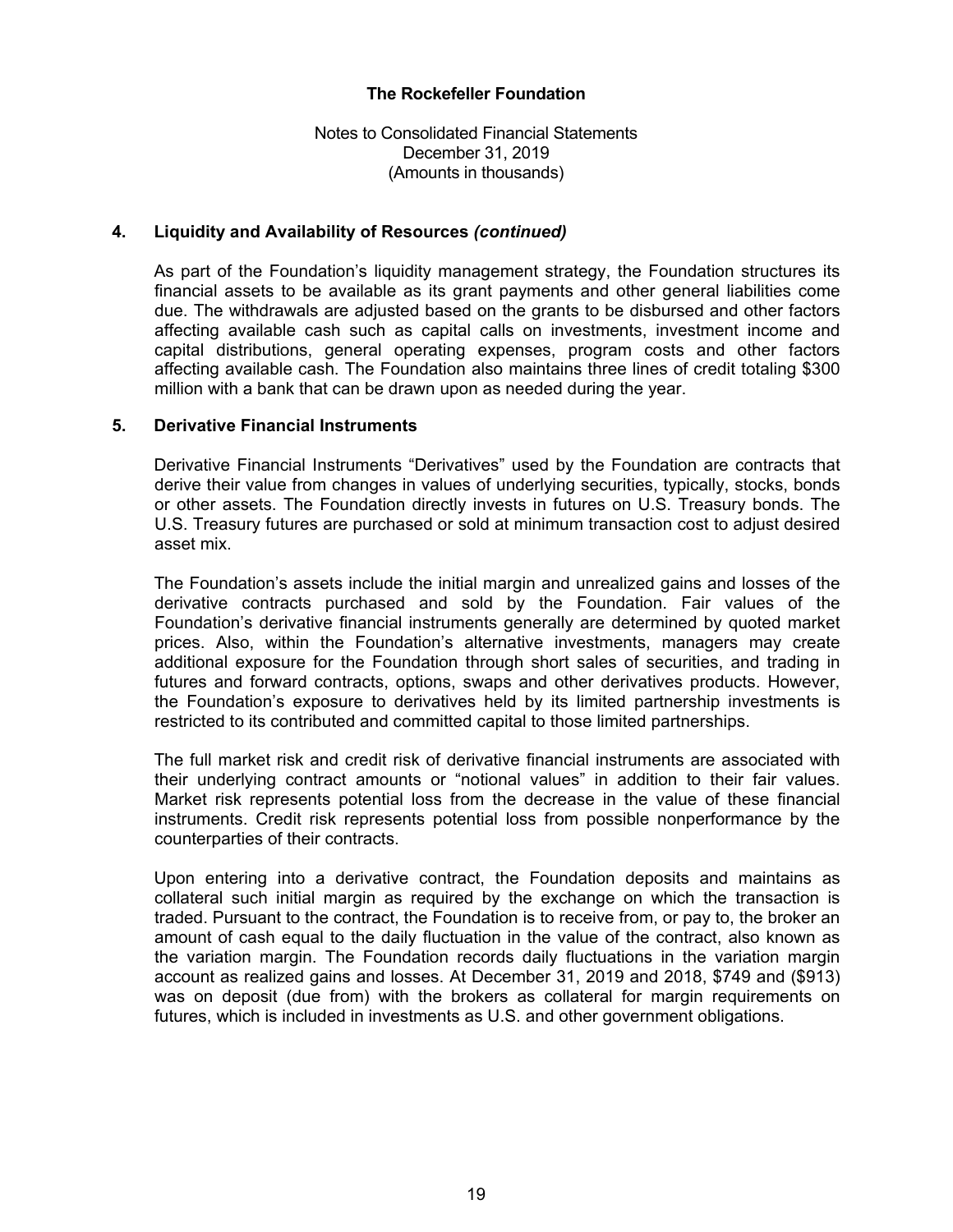# Notes to Consolidated Financial Statements December 31, 2019 (Amounts in thousands)

# **5. Derivative Financial Instruments** *(continued)*

The following table identifies the fair value amounts of derivative instruments included in the consolidated statements of financial position, categorized by primary underlying risk, at December 31. The following table also identifies the net gain and loss amounts included in net realized gain and unrealized appreciation (depreciation) on investments in the consolidated statements of activities, categorized by primary underlying risk for the years ended December 31:

|                                           |                                  | 2019                               | 2018                              |   |                               |                                  |                                    |                                 |       |    |                                 |
|-------------------------------------------|----------------------------------|------------------------------------|-----------------------------------|---|-------------------------------|----------------------------------|------------------------------------|---------------------------------|-------|----|---------------------------------|
| Primary underlying risk                   | Notional<br>Derivative<br>Amount | Number of<br>contracts<br>(actual) | Amount of<br>unrealized<br>(loss) |   | Amount of<br>realized<br>qain | Notional<br>Derivative<br>Amount | Number of<br>contracts<br>(actual) | Amount of<br>unrealized<br>gain |       |    | Amount of<br>realized<br>(loss) |
| Interest rate<br>US Treasury Bond Futures | \$112.558                        | 684                                | (403)                             | S | 3,778                         | \$120.919                        | 754                                | S                               | 1.500 | S. | (2, 472)                        |

The derivatives are classified as Level 1 within the portable alpha classification in the fair value hierarchy.

#### **6. Program Related Investments**

The Foundation has unfunded PRI commitments totaling \$10.5 and \$9.9 million at December 31, 2019 and 2018. PRIs are classified as Level 3 within the fair value hierarchy. The following tables include a roll forward of the PRIs for the years ended December 31:

|                               | 2019              | 2018              |
|-------------------------------|-------------------|-------------------|
|                               | <b>Fair Value</b> | <b>Fair Value</b> |
| Balance, January 1            | \$32,382          | \$24,718          |
| New investments<br>Repayments | 6.994<br>(4,299)  | 9,968<br>(2,304)  |
| Balance, December 31          | \$35,077          | \$32,382          |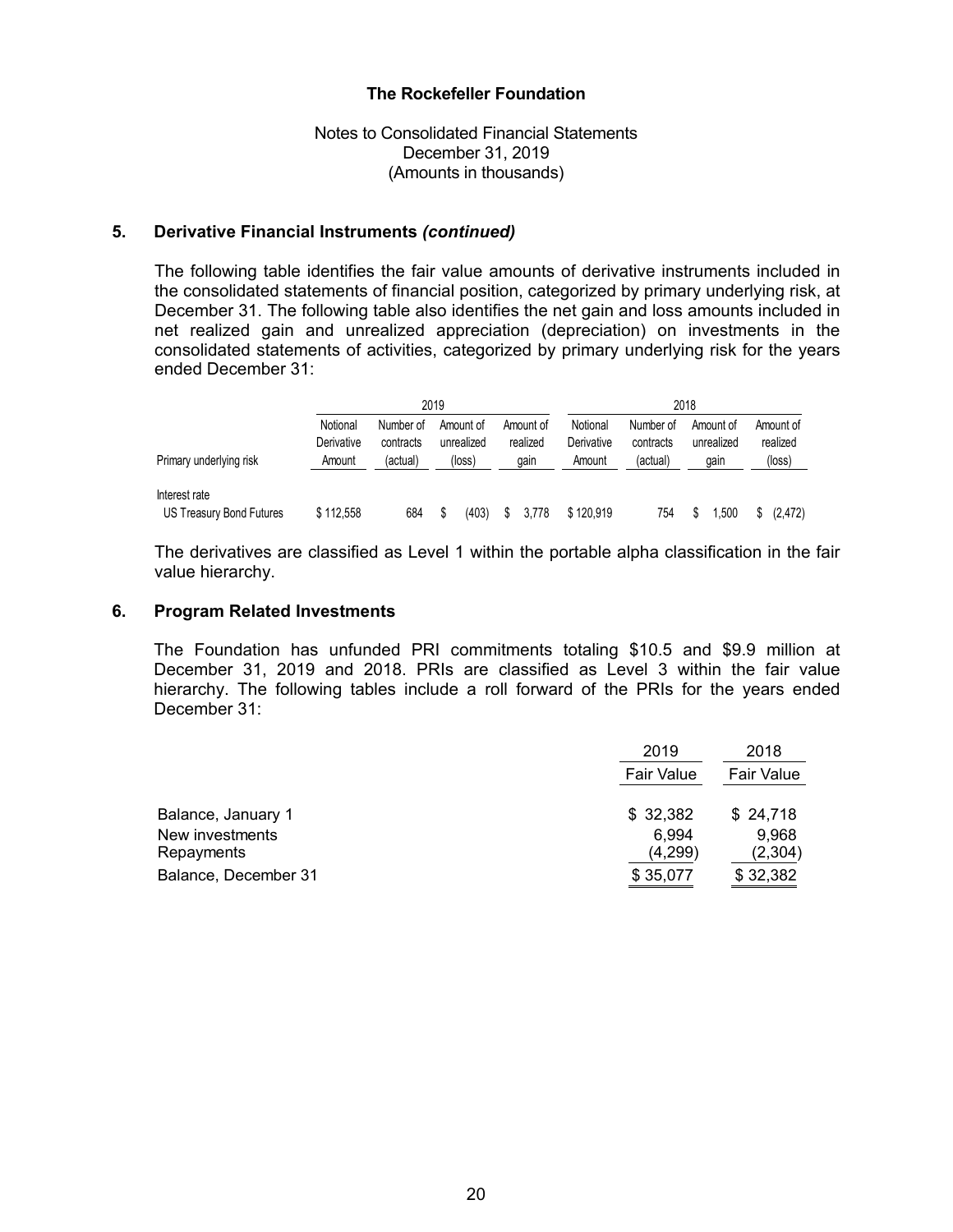Notes to Consolidated Financial Statements December 31, 2019 (Amounts in thousands)

# **7. Property, Furniture, Fixtures and Equipment**

At December 31, property, furniture, fixtures and equipment, net included the following:

|                                                | 2019       | 2018     |
|------------------------------------------------|------------|----------|
|                                                |            |          |
| Condominium interest in 420 Fifth Avenue       | \$16,471   | \$16,471 |
| Condominium improvements                       | 14,147     | 14,012   |
| Furniture, fixtures, and equipment             | 20,550     | 18,112   |
|                                                | 51,168     | 48,595   |
| Less accumulated depreciation and amortization | 41,700     | 39,133   |
|                                                | 9,468<br>S | 9,462    |

During 2019 and 2018, approximately \$229 and \$205 of depreciation expense was allocated to investment expenses.

#### **8. Pensions and Other Post-Retirement Benefits**

The Foundation maintains a defined benefit pension plan (the "Plan") for regular salaried employees who were at least 21 years old and have completed one year of service or had attained the age of 40 prior to July 1, 2000. As of July 1, 2000, the Plan was closed to new employees and to employees hired prior to July 1, 2000, who did not meet the eligibility requirements.

Effective December 31, 2012, the Plan was amended such that Plan benefits were frozen and further accruals of benefits have ceased as of that date. Participants affected by the freeze (18) were eligible to receive a basic contribution under The Retirement Savings Plan for the Employees of the Rockefeller Foundation (the "Retirement Savings Plan") effective January 1, 2013.

The Plan provides retirement benefits based on years of service and final average pay, with benefits after retirement subject to increase under a cost-of-living augmentation formula. The Foundation makes annual contributions to the Plan, as needed, based on actuarial calculations, in amounts sufficient to meet the minimum funding requirements pursuant to the Employee Retirement Income Security Act of 1974. Plan assets are invested in a diversified portfolio of equities, fixed income securities and hedge funds.

In 2000, the Foundation enhanced its 401(k) plan to create the Retirement Savings Plan. Foundation contributions are now made to equal 13% of compensation plus a dollar-fordollar match of up to an additional 2% of base compensation contributed on a pretax basis by employees up to the compensation cap.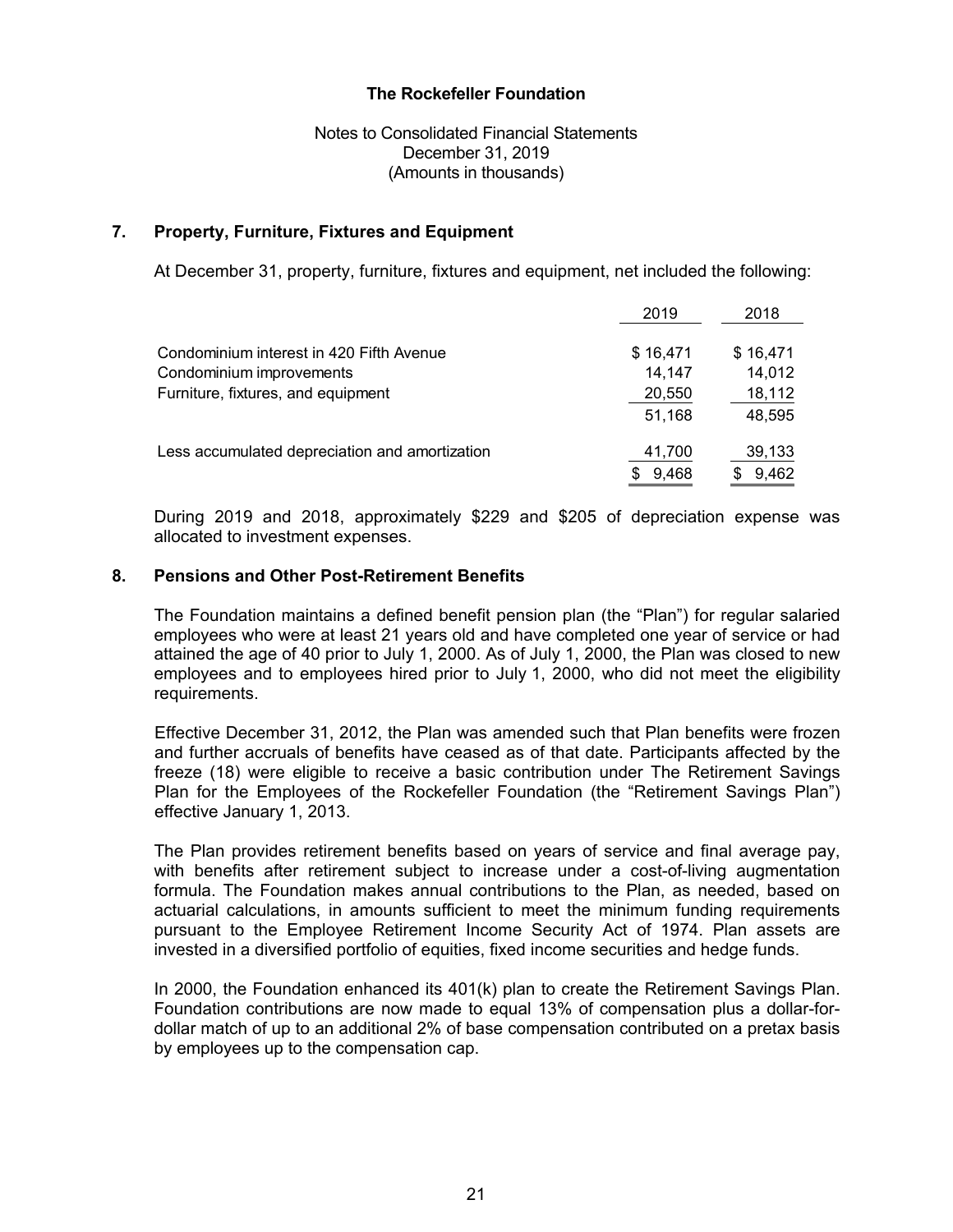Notes to Consolidated Financial Statements December 31, 2019 (Amounts in thousands)

#### **8. Pensions and Other Post-Retirement Benefits** *(continued)*

In 2000, then current members of the Plan had the option of remaining in the combined retirement plan consisting of the defined benefit pension plan and the former 401(k) Trustee Savings Plan or moving to the new Retirement Savings Plan. Employees can make additional unmatched pretax contributions which, when combined with employee contributions that are matched, cannot exceed the maximum pretax contribution limit of \$19, or for employees who have attained age 50, \$25. All contributions are credited to the participants' accounts. The Foundation's contributions to the Retirement Savings Plan were \$2.8 million in 2019 and \$2.4 million in 2018.

Locally hired staff in the Foundation's foreign offices participate in retirement plans and/or provident funds or other plans that conform to local customs, conditions or law.

The Foundation provides certain health care and life insurance benefits ("Other Post-Retirement Benefits") for retired employees. Employees are eligible for these benefits when they meet the criteria for retirement under the Foundation's pension plan. This plan has a cost sharing feature, which totaled \$228 and \$226 for 2019 and 2018, respectively. The Foundation accrues the expected cost of providing postretirement benefits over the years that employees render service and pays this portion of the cost of retiree health care benefits.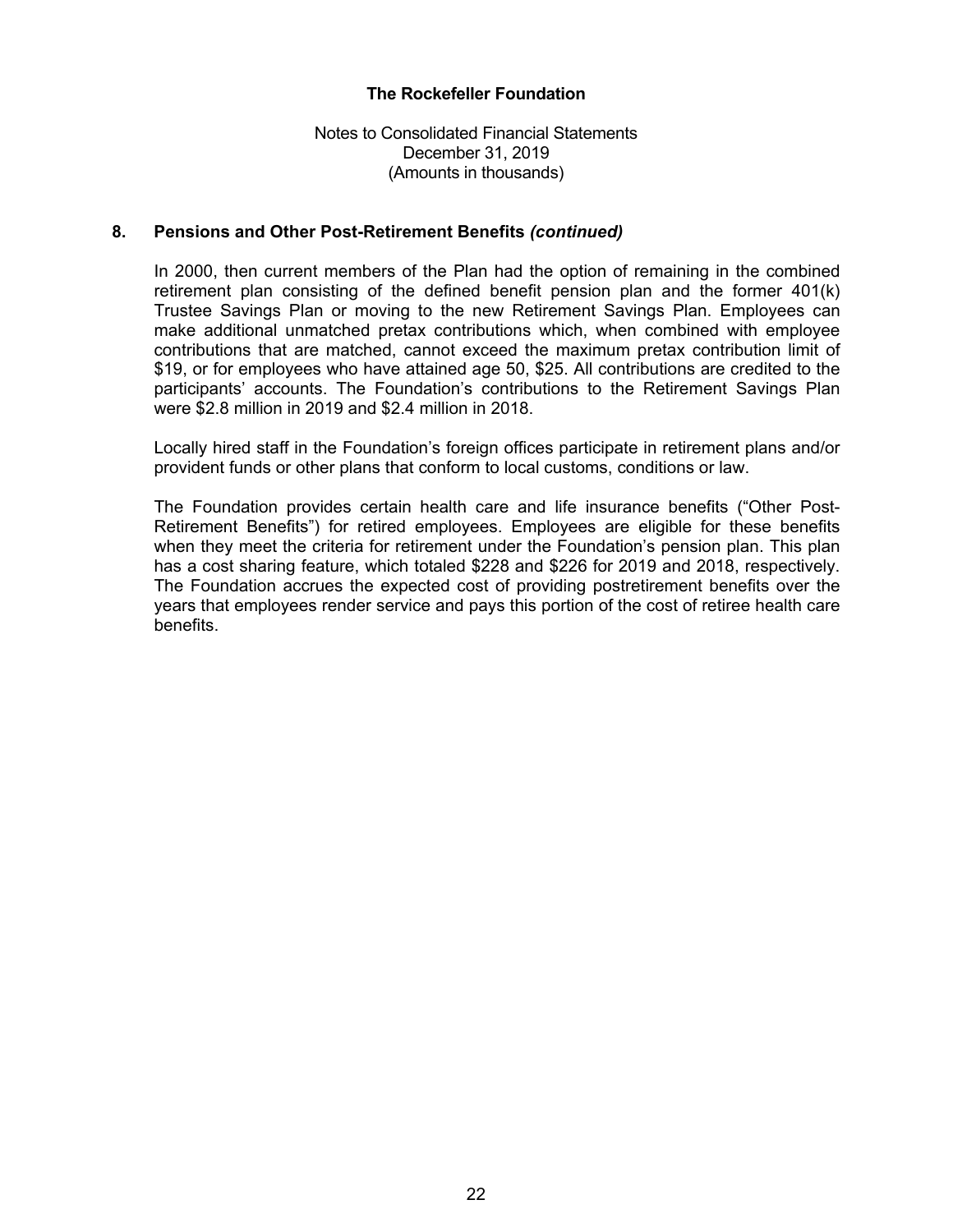#### Notes to Consolidated Financial Statements December 31, 2019 (Amounts in thousands)

#### **8. Pensions and Other Post-Retirement Benefits** *(continued)*

Information as of and for the years ended December 31, regarding the Foundation's defined benefit plans is as follows:

|                                                                                                                                                                                                                                         |                                                 |                                                   |                                        | <b>Other Post-retirement</b>                    |  |
|-----------------------------------------------------------------------------------------------------------------------------------------------------------------------------------------------------------------------------------------|-------------------------------------------------|---------------------------------------------------|----------------------------------------|-------------------------------------------------|--|
|                                                                                                                                                                                                                                         |                                                 | <b>Pension Benefits</b>                           |                                        | <b>Benefits</b>                                 |  |
|                                                                                                                                                                                                                                         | 2019                                            | 2018                                              | 2019                                   | 2018                                            |  |
| Projected benefit obligation<br>Fair value of plan assets                                                                                                                                                                               | 76,361<br>\$<br>101,977                         | \$72,614<br>94,798                                | \$21,174                               | \$21,404                                        |  |
| <b>Funded Status</b>                                                                                                                                                                                                                    | \$25,616                                        | \$22,184                                          | \$ (21, 174)                           | \$ (21,404)                                     |  |
| Service cost<br>Interest cost<br>Expected return on assets<br>Amortization of prior (credit)<br>Amortization of actuarial losses<br>Net Periodic (Credit) Cost                                                                          | \$<br>3,021<br>(5, 302)<br>1,859<br>(422)<br>\$ | \$<br>2,829<br>(5, 725)<br>1,695<br>\$<br>(1,201) | \$<br>811<br>760<br>(623)<br>\$<br>948 | \$<br>939<br>807<br>(629)<br>114<br>\$<br>1,231 |  |
| Components of Other Changes in Net Assets<br>Actuarial (gains) losses arising in period<br>Amortization of prior service credit<br>Amortization of prior service cost<br>Amortization of actuarial losses<br>Other Change in Net Assets | \$<br>(1, 150)<br>(1, 859)<br>(3,009)<br>\$     | \$<br>2,308<br>(1,695)<br>\$<br>613               | \$<br>(963)<br>623<br>\$<br>(340)      | (1,450)<br>\$<br>629<br>\$<br>(821)             |  |
| Accumulated benefit obligation                                                                                                                                                                                                          | 76,361<br>\$                                    | \$72,614                                          | \$<br>21,174                           | \$21,404                                        |  |
| Amount recognized in the statement of financial<br>position - prepaid benefit (accrued) cost                                                                                                                                            | 25,616                                          | 22,184                                            | (21, 174)                              | (21, 404)                                       |  |
| <b>Employer contributions</b>                                                                                                                                                                                                           |                                                 |                                                   |                                        | 974                                             |  |
| Benefits paid                                                                                                                                                                                                                           | 4,745                                           | 4,975                                             |                                        | 974                                             |  |

The table below reflects the amounts recognized within net assets arising from the Plan and Other Post-Retirement Benefits at December 31, 2019 and 2018 that have not yet been recognized in net periodic benefit cost and the portion of such amounts that are expected to be recognized in net periodic benefit cost during the year ending December 31, 2020.

|                                            |                                      | <b>Pension Benefits</b> |                                |                 | <b>Other Post-retirement Benefits</b> |                    |
|--------------------------------------------|--------------------------------------|-------------------------|--------------------------------|-----------------|---------------------------------------|--------------------|
|                                            | 2020                                 | 2019                    | 2018                           | 2020            | 2019                                  | 2018               |
| Actuarial losses<br>Prior service (credit) | \$ 1.677<br>$\overline{\phantom{0}}$ | \$40.563                | 43.572<br>\$<br>$\blacksquare$ | $\sim$<br>(623) | 628<br>S<br>(2,323)                   | \$1.591<br>(2,946) |
|                                            | 1.677                                | 40,563                  | 43.572<br>\$                   | (623)           | \$(1,695)                             | \$(1,355)          |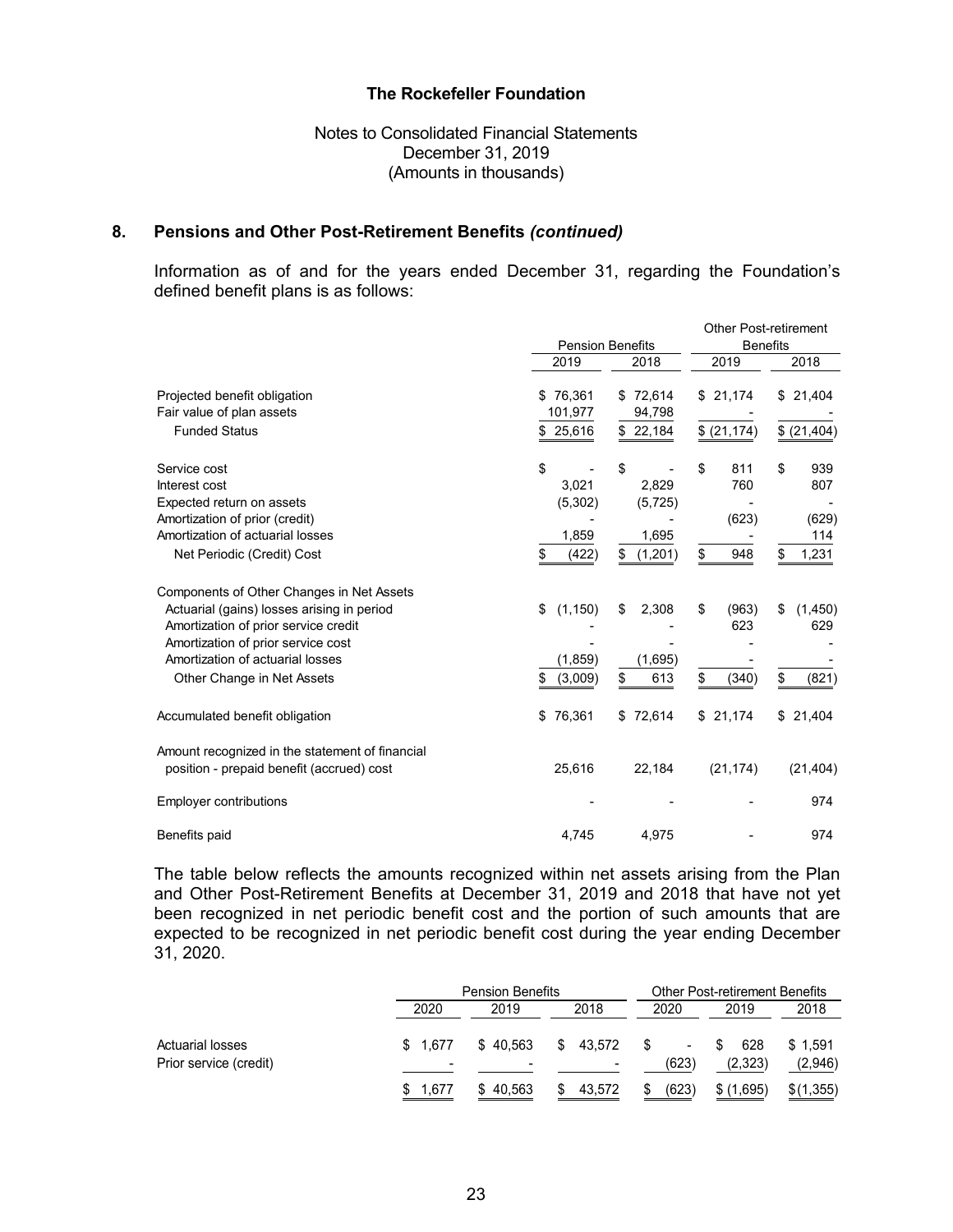# Notes to Consolidated Financial Statements December 31, 2019 (Amounts in thousands)

# **8. Pensions and Other Post-Retirement Benefits** *(continued)*

Weighted-average assumptions used to determine benefit obligations at December 31 are as follows:

|                               |       |                         |                 | <b>Other Post-retirement</b> |
|-------------------------------|-------|-------------------------|-----------------|------------------------------|
|                               |       | <b>Pension Benefits</b> | <b>Benefits</b> |                              |
|                               | 2019  | 2018                    | 2019            | 2018                         |
| Discount rate                 | 3.36% | 4.30%                   | 3.36%           | 4.30%                        |
| Rate of compensation increase | N/A   | N/A                     | 4.00%           | 4.00%                        |

Weighted-average assumptions used to determine net periodic benefit cost for the years ending December 31 are as follows:

|                                          |                         |       |                 | <b>Other Post-retirement</b> |
|------------------------------------------|-------------------------|-------|-----------------|------------------------------|
|                                          | <b>Pension Benefits</b> |       | <b>Benefits</b> |                              |
|                                          | 2019                    | 2018  | 2019            | 2018                         |
| Discount rate                            | 4.30%                   | 3.66% | 4.30%           | 3.66%                        |
| Expected long-term return on plan assets | 5.75%                   | 5.75% | N/A             | N/A                          |
| Rate of compensation increase            | N/A                     | N/A   | 4.00%           | 4.00%                        |

The overall expected long-term rate of return on assets assumption was determined based on historical returns (without adjustment) for each asset class.

Assumed health care cost trend rates at December 31 are as follows:

|                                                    | 2019 | 2018 |
|----------------------------------------------------|------|------|
| Health care cost trend rate assumed for next year  | ٬ ვ% | ი 5% |
| Rate to which the cost trend rate is assumed to    |      |      |
| decline (the ultimate trend rate)                  | 5%   | 5%   |
| Year that the rate reaches the ultimate trend rate | 2025 | 2025 |

Assumed health care cost trend rates have a significant effect on the amounts reported for the health care plans. A one-percentage-point change in assumed health care cost trend rates would have the following effects:

|                                               | Point    | Point    |
|-----------------------------------------------|----------|----------|
|                                               | Increase | Decrease |
| Effect on total of service and interest costs | \$ 427   | \$ (320) |
| Effect on postretirement benefit obligation   | 3.906    | (3,056)  |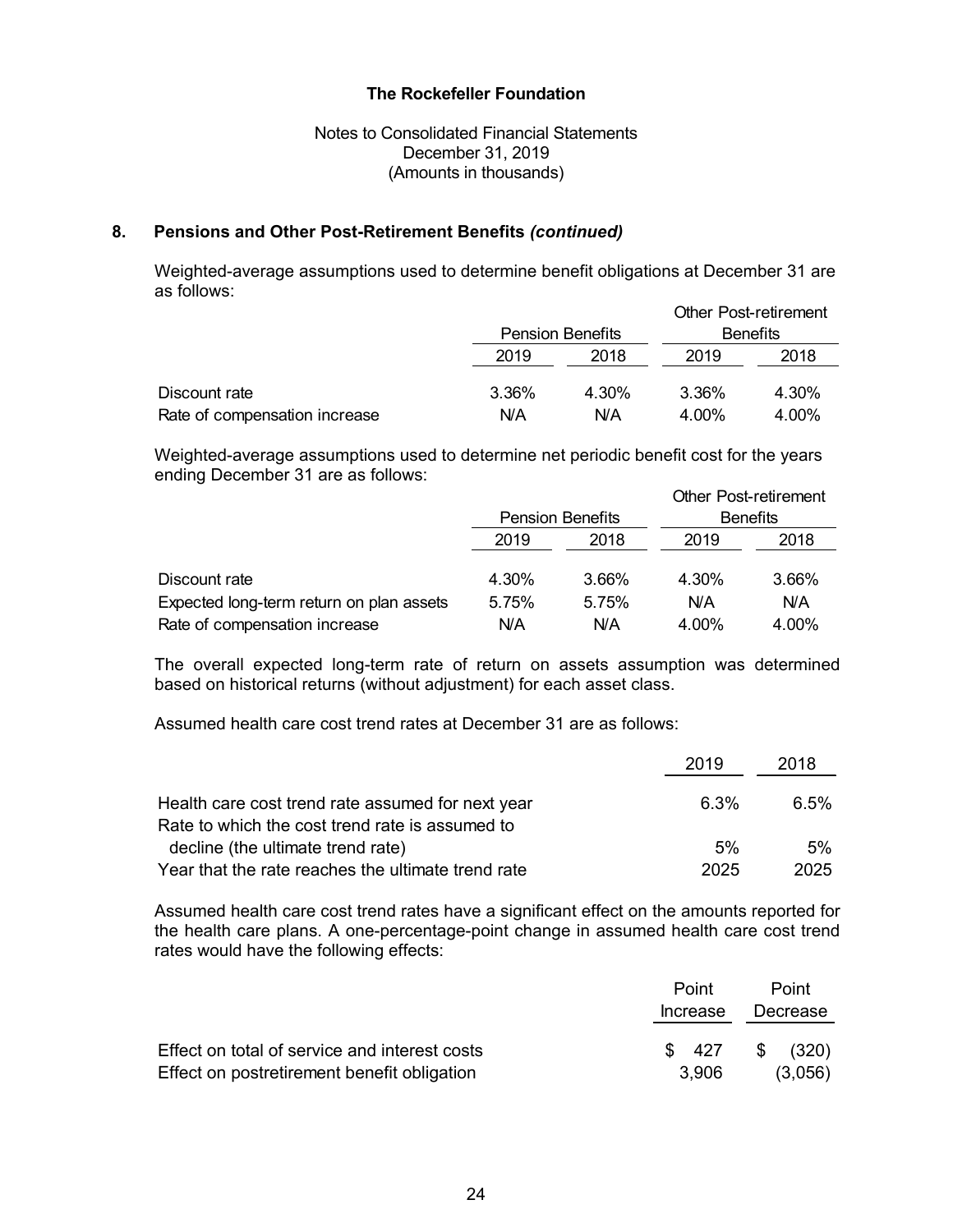# Notes to Consolidated Financial Statements December 31, 2019 (Amounts in thousands)

#### **8. Pensions and Other Post-Retirement Benefits** *(continued)*

The investment policy of the Pension Plan is generally to invest the Plan's assets in the ratio of 30% in equities and 70% in fixed income and cash to minimize the risk that the Plan becomes underfunded. Some of the Plan's investment managers have been selected from among the endowment's managers to achieve savings on asset based management fees and to garner the benefits of consolidated risk management and oversight.

The following are the major categories of retirement plan assets at fair value as of December 31 grouped by the fair value hierarchy, for those investments subject to categorization within such hierarchy:

|                                                        | 2019        |                               |              |  |
|--------------------------------------------------------|-------------|-------------------------------|--------------|--|
|                                                        |             | Other<br>Investments          |              |  |
|                                                        |             | Measured at                   |              |  |
|                                                        | Level 1     | <b>Net Asset</b><br>Value (*) | Total        |  |
| Cash equivalents<br><b>Equity funds</b>                | \$<br>6,083 | \$                            | \$<br>6,083  |  |
| Domestic equity funds                                  |             | 22,841                        | 22,841       |  |
| International equity funds<br>Fixed income index funds |             | 13,673                        | 13,673       |  |
| Domestic fixed income funds                            |             | 59,372                        | 59,372       |  |
| Subtotal                                               | \$<br>6,083 | \$<br>95,886                  | 101,969      |  |
| Interest receivable                                    |             |                               |              |  |
| Total                                                  |             |                               | \$101,977    |  |
|                                                        |             | 2018                          |              |  |
|                                                        |             | Other                         |              |  |
|                                                        |             | Investments<br>Measured at    |              |  |
|                                                        |             | <b>Net Asset</b>              |              |  |
|                                                        | Level 1     | Value (*)                     | Total        |  |
| Cash equivalents<br>Equity funds                       | \$<br>8,863 | \$                            | 8,863<br>\$  |  |
| Domestic equity funds                                  |             | 17,052                        | 17,052       |  |
| International equity funds<br>Fixed income index funds |             | 12,749                        | 12,749       |  |
| Domestic fixed income funds                            |             | 56,039                        | 56,039       |  |
| Subtotal                                               | 8,863<br>\$ | 85,840<br>\$                  | 94,703       |  |
| Due from broker for investment sold                    |             |                               | 95           |  |
| Total                                                  |             |                               | \$<br>94,798 |  |

(\*) As discussed in Note 2, investments that are measured using the practical expedient are not classified within the fair value hierarchy.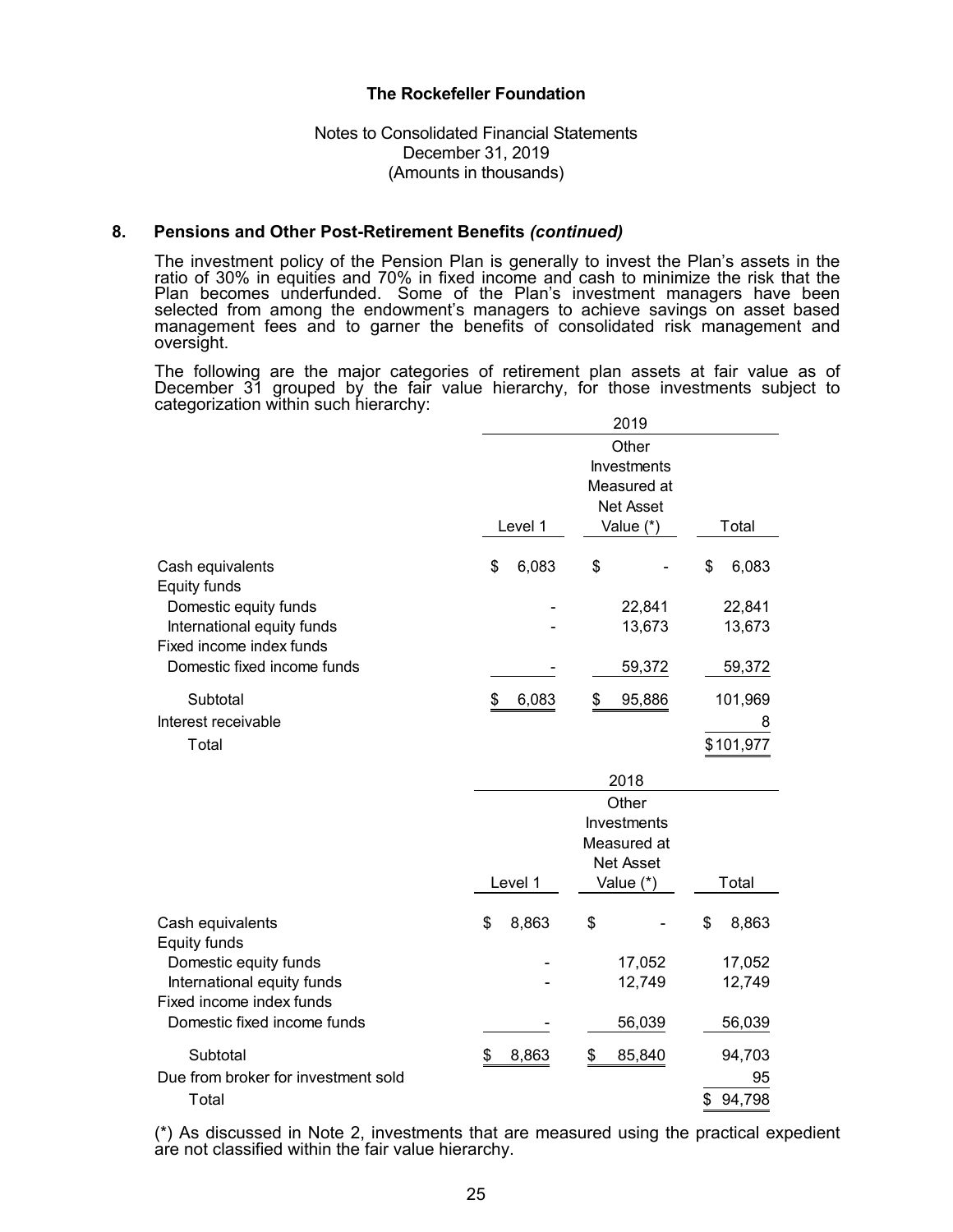Notes to Consolidated Financial Statements December 31, 2019 (Amounts in thousands)

#### **8. Pensions and Other Post-Retirement Benefits** *(continued)*

A portion of the pension assets measured at NAV contain various redemption restrictions with required written notice. The following tables summarize the composition of such investments by the various redemption and lock-up provisions as of December 31:

| 2019                                                                               |                  |                                           |                             |                         |
|------------------------------------------------------------------------------------|------------------|-------------------------------------------|-----------------------------|-------------------------|
| <b>Investment Category</b>                                                         | Fair Value       | <b>Redemption Frequency</b>               | Redemption<br>Notice Period | Unfunded<br>Commitments |
| Developed and emerging<br>markets equity funds (a)<br>Fixed income index funds (b) | 36.514<br>59,372 | Daily, monthly, and<br>quarterly<br>Daily | $1-60$ days<br>2 days       | \$                      |
| Total                                                                              | 95,886           |                                           |                             | \$.<br>-                |

- (a) This category includes investments in funds that invest in common stocks broadly across developed and emerging markets or in specific regions.
- (b) This category includes investments in passively managed trust funds that own U.S. Treasury bonds and TIPS.

#### *Cash Flows*

Contributions—The Foundation does not anticipate making any contributions to its pension plan in 2020.

Estimated Future Benefit Payments*—*the following benefit payments, which reflect expected future service, as appropriate, are expected to be paid as follows:

|           |          |          | Other           |
|-----------|----------|----------|-----------------|
|           | Pension  |          | Post-retirement |
| Year      | Benefits | Benefits |                 |
|           |          |          |                 |
| 2020      | \$5,218  | \$       | 741             |
| 2021      | 5,157    |          | 763             |
| 2022      | 5,126    |          | 801             |
| 2023      | 5,099    |          | 835             |
| 2024      | 5.037    |          | 875             |
| 2025-2029 | 23,771   |          | 5,177           |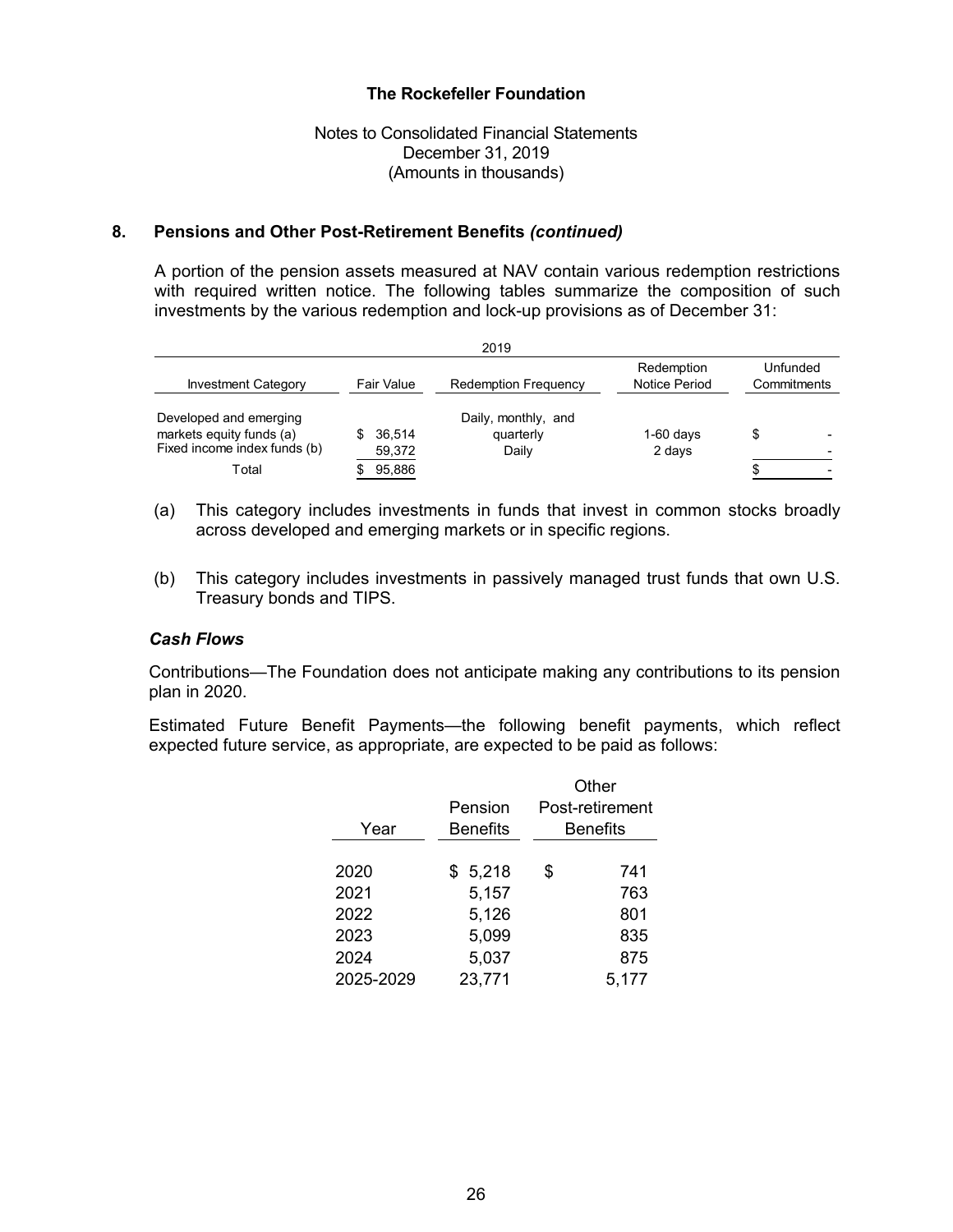Notes to Consolidated Financial Statements December 31, 2019 (Amounts in thousands)

#### **9. Grants Payable**

The Foundation has entered into grant commitments with certain organizations. The following summarizes the changes in grants payable as of December 31:

|                      | 2019         | 2018           |  |
|----------------------|--------------|----------------|--|
| Balance, January 1   | 68,333<br>\$ | 129,914<br>\$. |  |
| <b>Additions</b>     |              |                |  |
| Grants approved      | 145,877      | 97,900         |  |
| <b>Deductions</b>    |              |                |  |
| Grant payments       | (140, 109)   | (157, 549)     |  |
| Grants lapsed        | (1, 264)     | (1,932)        |  |
| Balance, December 31 | 72,837       | 68,333         |  |

At December 31, 2019 and 2018, the Foundation has approximately \$67.3 and \$65.6 million, respectively of grants awarded that have been classified as contingent grants. Certain milestones and other performance obligations stated in these awards have not yet been satisfied. Accordingly, these amounts are not recognized as grants payable in the statement of financial position.

#### **10. Term Loan Payable and Interest Rate Swap Agreement**

During October 2011 the Foundation executed a term loan for \$20.8 million, the proceeds of which were used to redeem the outstanding principal and pay accrued interest on taxexempt term bonds issued by the Foundation. The term loan matures on October 13, 2023 and bears interest at a variable rate equal to the London Interbank Offered Rate ("LIBOR") plus 1.53%. As of December 31, 2019, principal payments due under the term loan are payable as follows:

| Year  | Amount |       |
|-------|--------|-------|
| 2020  | \$     | 1,731 |
| 2021  |        | 1,731 |
| 2022  |        | 1,731 |
| 2023  |        | 1,439 |
| Total | ፍ      | 6,632 |

The Foundation has entered into an interest rate swap agreement with an initial notional amount of \$20.8 million to mitigate interest rate risk associated with the variable rate on the term loan. Under the terms of the swap agreement, the Foundation pays a fixed rate of 2.005% and receives a floating rate equal to the one month LIBOR rate (1.82% at December 31, 2019) on the notional amount (\$6.63 and \$8.36 million at December 31, 2019 and 2018, respectively).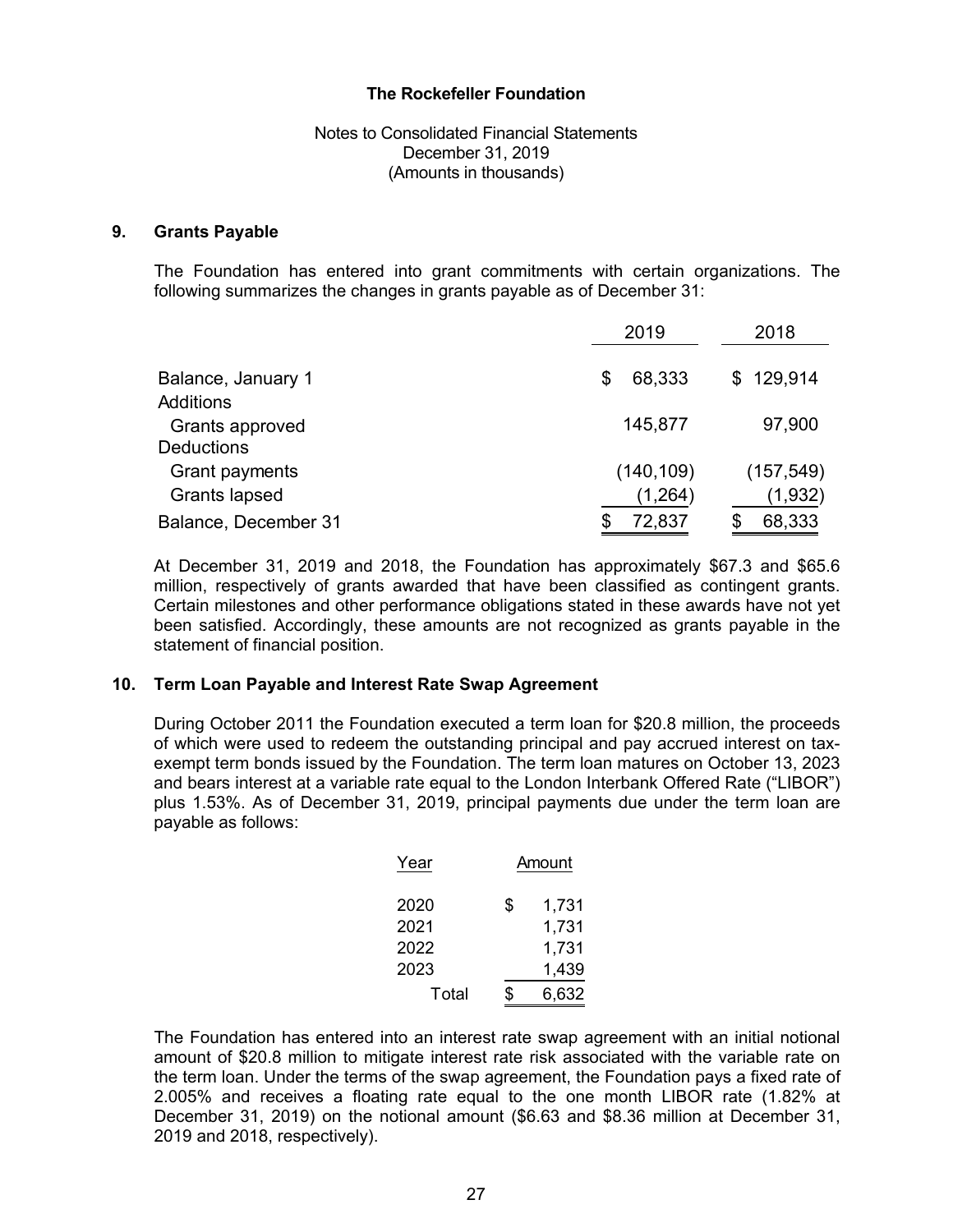Notes to Consolidated Financial Statements December 31, 2019 (Amounts in thousands)

#### **10. Term Loan Payable and Interest Rate Swap Agreement** *(continued)*

At December 31, 2019 and 2018 the fair value of the interest rate swap was a liability and asset of (\$58) and \$93, respectively. These amounts are included in the term loan balance reported on the statements of financial position. The interest rate swap is classified as Level 2 within the fair value hierarchy.

The carrying value of any outstanding borrowing would approximate fair value since advances bear interest at floating rates.

# **11. Lines of Credit**

The Foundation has three unsecured lines of credit with a bank. Two lines are for \$100 million and both expire on September 30, 2020 (364-day facilities). The third line is also for \$100 million and also expires on September 30, 2020 (two-year facility). There were no amounts outstanding as of December 31, 2019 and 2018. The agreements provide for a fee of 0.17% on the 364-day facilities and 0.22% on the two-year facility on any unused portion of the lines. Interest is charged on borrowed funds as follows:

| Loan in a<br>Principal Amount Of | Interest on the<br>364-day facilities                                                                                                                             | Interest on the<br>Two-year facility                                                                                                                              |
|----------------------------------|-------------------------------------------------------------------------------------------------------------------------------------------------------------------|-------------------------------------------------------------------------------------------------------------------------------------------------------------------|
| Less than \$500,000              | Higher of the Prime Rate or<br>the Adjusted One Month<br><b>LIBOR Rate</b>                                                                                        | Higher of the Prime Rate or<br>the Adjusted One Month<br><b>LIBOR Rate</b>                                                                                        |
| Equal to or exceeding \$500,000  | Either the bank's offered<br>money market rate, the<br>LIBOR Rate plus .40%, or<br>the higher of the Prime Rate<br>or the Adjusted One Month<br><b>LIBOR Rate</b> | Either the bank's offered<br>money market rate, the<br>LIBOR Rate plus .65%, or<br>the higher of the Prime Rate<br>or the Adjusted One Month<br><b>LIBOR Rate</b> |

In addition, the Foundation must maintain a ratio of unrestricted liquidity to total indebtedness of no less than 1.00, tested annually.